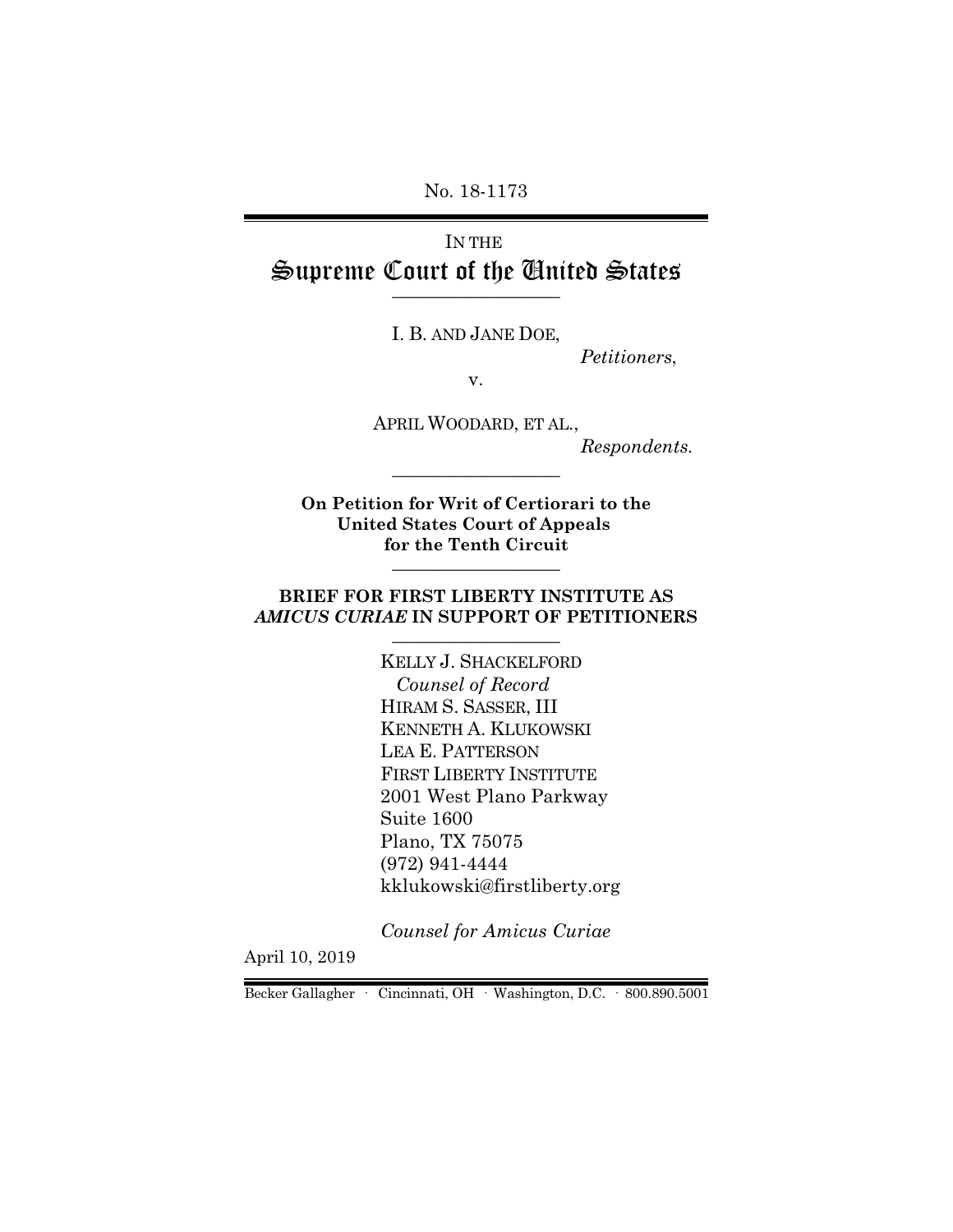#### **QUESTIONS PRESENTED**

1. Whether the Fourth Amendment requires a caseworker who suspects abuse to obtain a warrant to strip-search a child, an issue that has produced an acknowledged 4-2 circuit split—and is nearly identical to the issue this Court granted certiorari on but did not resolve in *Camreta v. Greene*, 563 U.S. 692, 698 (2011).

2. Even if a warrant is not required in this context, whether clearly established law prohibits conducting warrantless strip searches of children at school where there are no "specific suspicions" of danger or wrongdoing justifying the "categorically extreme intrusiveness of a search down to the body." *Safford Unified Sch. Dist. No. 1 v. Redding*, 557 U.S. 364, 376–77 (2009).

3. Whether this Court should reconsider its qualified-immunity jurisprudence to accord with historical common-law practice and to eliminate the widespread confusion plaguing current qualifiedimmunity doctrine.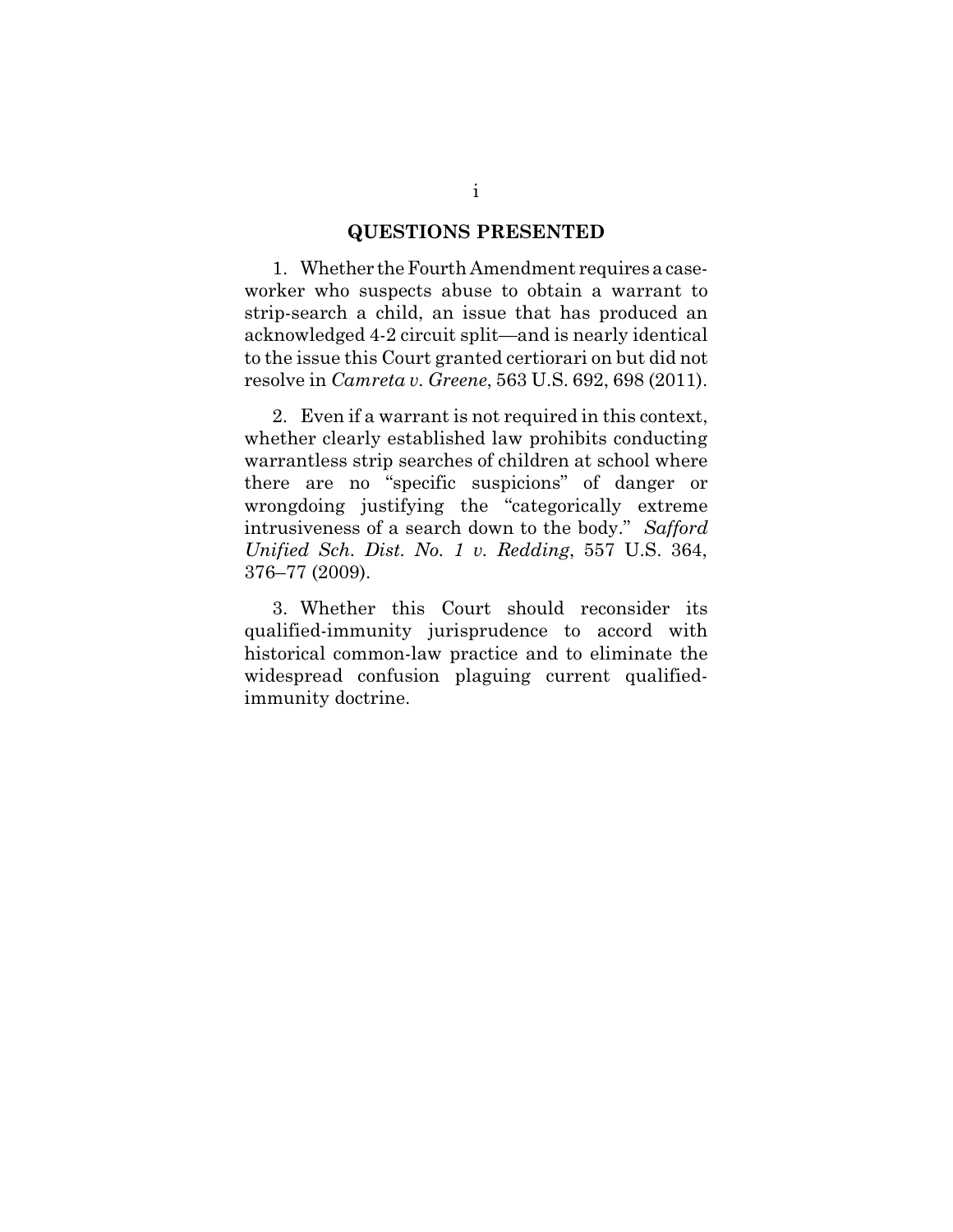# **TABLE OF CONTENTS**

| QUESTIONS PRESENTED  i                                                                                                                                                                                                             |
|------------------------------------------------------------------------------------------------------------------------------------------------------------------------------------------------------------------------------------|
| TABLE OF AUTHORITIES  iii                                                                                                                                                                                                          |
| INTEREST OF AMICUS CURIAE 1                                                                                                                                                                                                        |
| SUMMARY OF ARGUMENT  2                                                                                                                                                                                                             |
| REASONS FOR GRANTING THE PETITION  5                                                                                                                                                                                               |
| I.<br>QUALIFIED IMMUNITY IS A JUDICIALLY<br>CREATED DOCTRINE THE COURT SHOULD<br>BE RELUCTANT TO APPLY TO CASES LIKE THIS                                                                                                          |
| $\Pi$ .<br><b>QUALIFIED IMMUNITY FOR POLICE IS LARGELY</b><br>TO PROTECT OFFICERS WHEN MAKING SPLIT-<br>SECOND DECISIONS WHERE LIVES AND SAFETY<br>ARE AT RISK. $\ldots \ldots \ldots \ldots \ldots \ldots \ldots \ldots \ldots 8$ |
| III.<br>QUALIFIED IMMUNITY FOR HIGH-RANKING<br>GOVERNMENT OFFICIALS IS TO PROTECT TOP<br>OFFICIALS AS THEY MAKE WEIGHTY DECISIONS<br>FOR THE NATION. $\ldots \ldots \ldots \ldots \ldots \ldots 14$                                |
| IV.<br>LAW ENFORCEMENT AND HIGH-LEVEL<br>GOVERNMENT RATIONALES SOMETIMES<br>OVERLAP, HIGHLIGHTING HOW SUCH<br>RATIONALES DO NOT APPLY TO THE                                                                                       |
|                                                                                                                                                                                                                                    |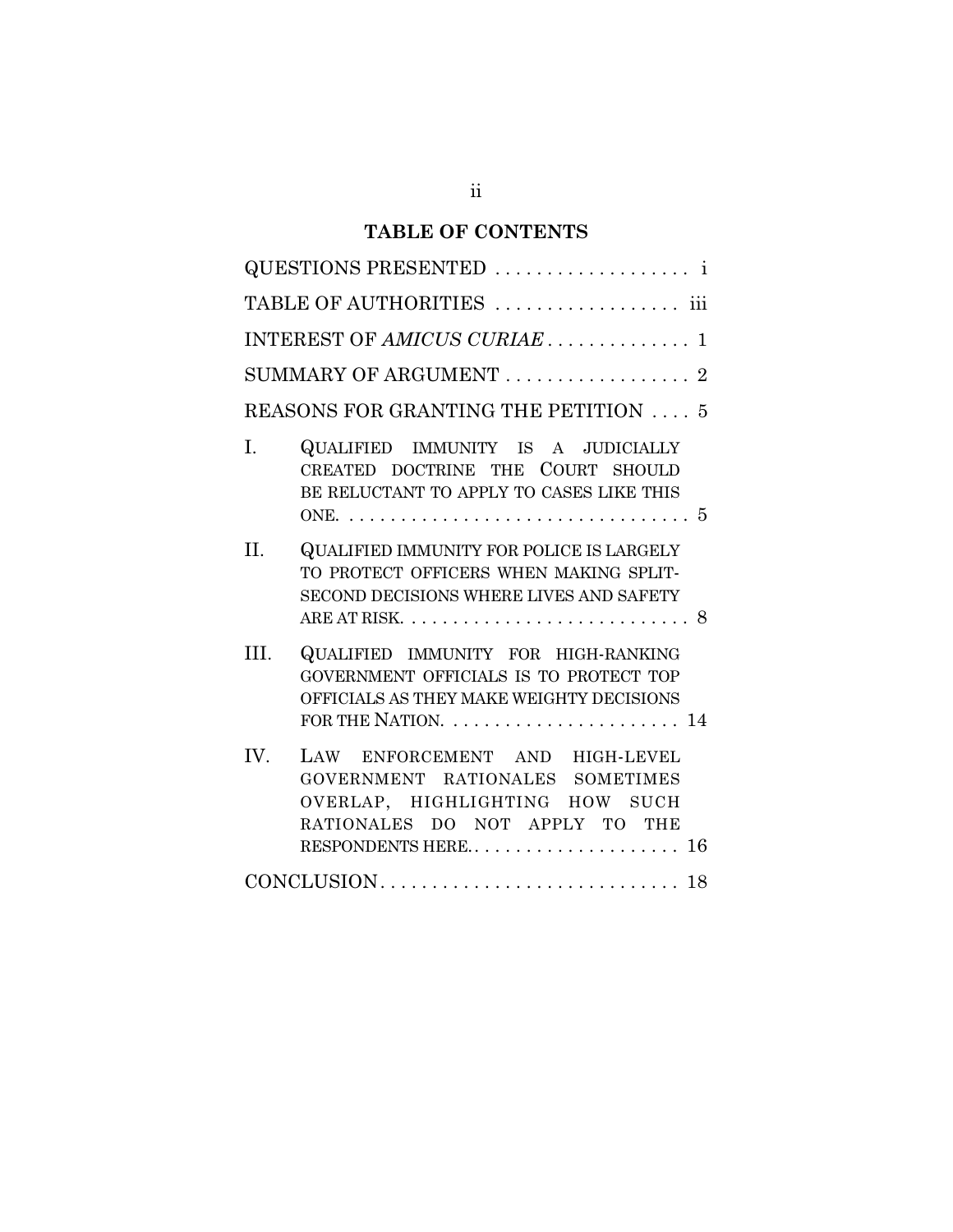## **TABLE OF AUTHORITIES**

## **CASES**

| Barr v. Mateo,                                                                                       |
|------------------------------------------------------------------------------------------------------|
| <i>Bradley v. Fisher,</i><br>80 U.S. (13 Wall.) 335 (1871) 6                                         |
| Butz v. Economou,                                                                                    |
| Camreta v. Greene,                                                                                   |
| Carroll v. Carman,                                                                                   |
| Christopher v. Harbury,                                                                              |
| City of San Francisco v. Sheehan,                                                                    |
| City of Escondido v. Emmons,<br>$139 S. Ct. 500 (2019) \ldots \ldots \ldots \ldots \ldots \ldots 14$ |
| District of Columbia v. Wesby,                                                                       |
| Eastland v. U.S. Servicemen's Fund,                                                                  |
| Graham v. Connor,                                                                                    |
| Gravel v. United States,                                                                             |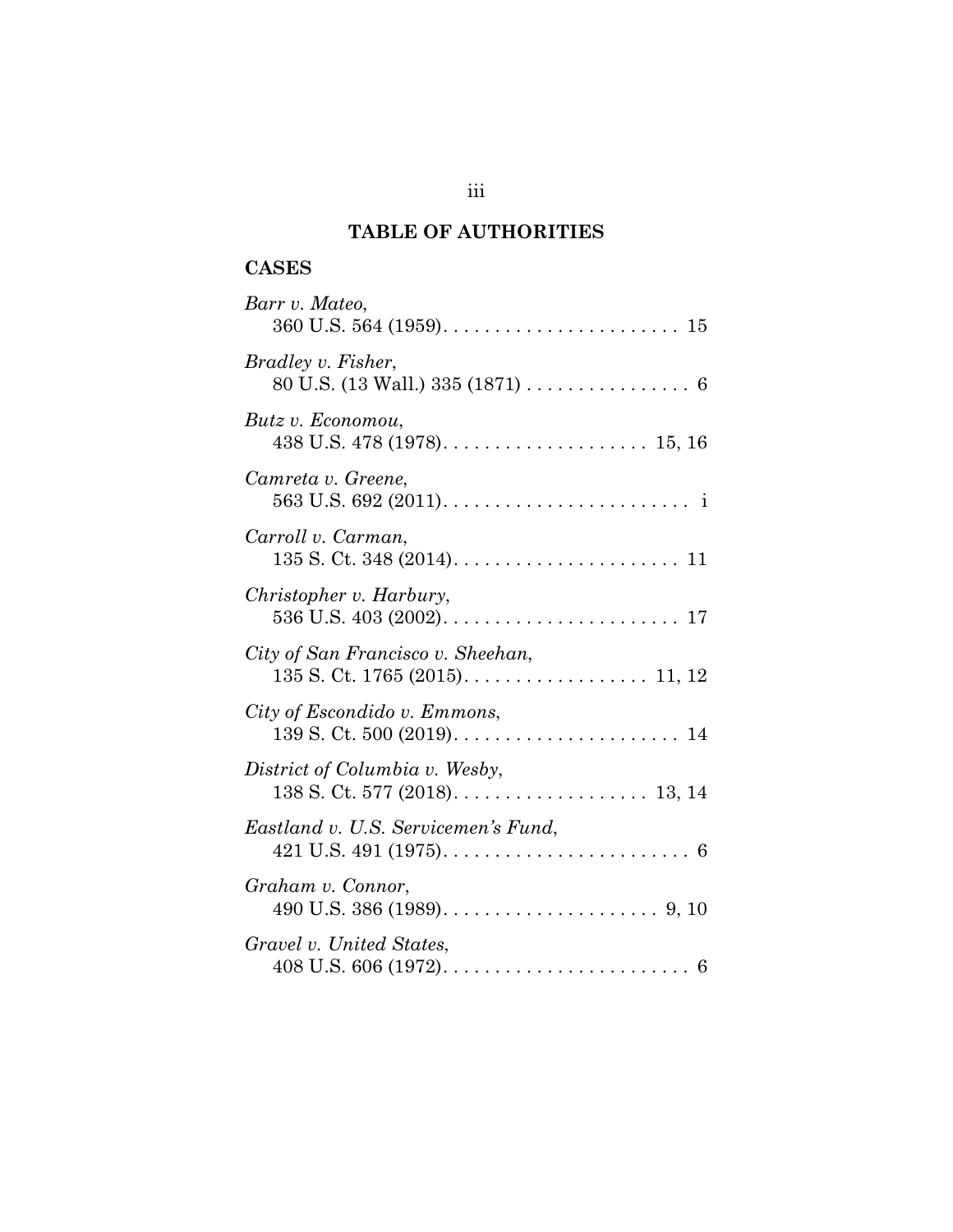| Hernandez v. Mesa,                                                                        |
|-------------------------------------------------------------------------------------------|
| Kisela v. Hughes,                                                                         |
| Mitchell v. Forsyth,                                                                      |
| Moore v. City of E. Cleveland,                                                            |
| Morgan v. Swanson,<br>659 F.3d 359 (5th Cir. 2011). $\dots \dots \dots \dots \dots \dots$ |
| Mullenix v. Luna,                                                                         |
| Nixon v. Fitzgerald,                                                                      |
| Pierson v. Ray,                                                                           |
| Plumhoff v. Rickard,                                                                      |
| Reichle v. Howards,                                                                       |
| Safford Unified Sch. Dist. No. 1 v. Redding,                                              |
| Sause v. Bauer,                                                                           |
| Scheuer v. Rhodes,                                                                        |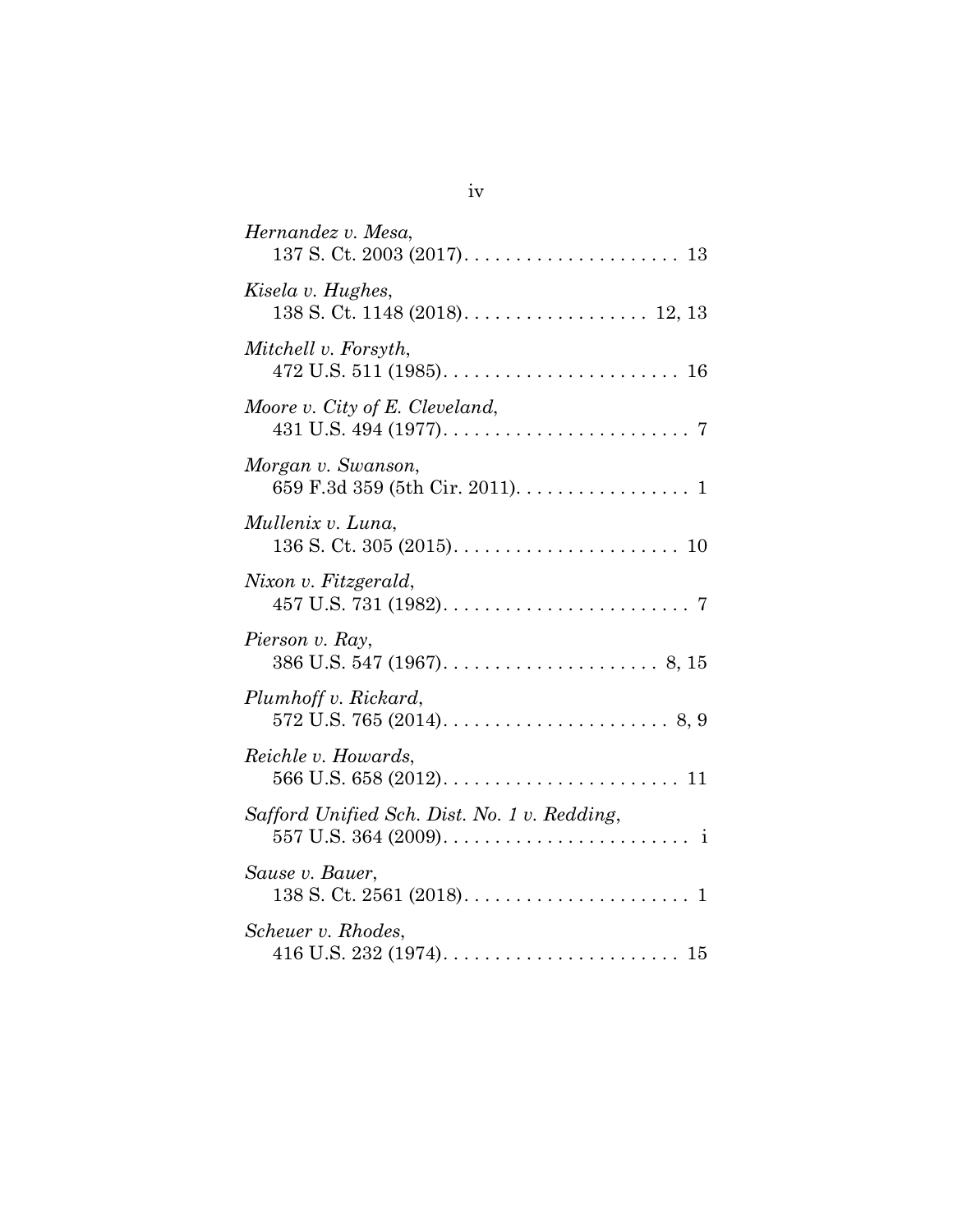| Spalding v. Vilas,          |
|-----------------------------|
|                             |
| Stump v. Sparkman,          |
| Taylor v. Barkes,           |
| United States v. Helstoski, |
| United States v. Johnson,   |
| Washington v. Glucksberg,   |
| White v. Pauly,             |
| Wood v. Moss,               |
| Ziglar v. Abbasi,           |
| <b>CONSTITUTION</b>         |
|                             |
| <b>STATUTES</b>             |
|                             |

v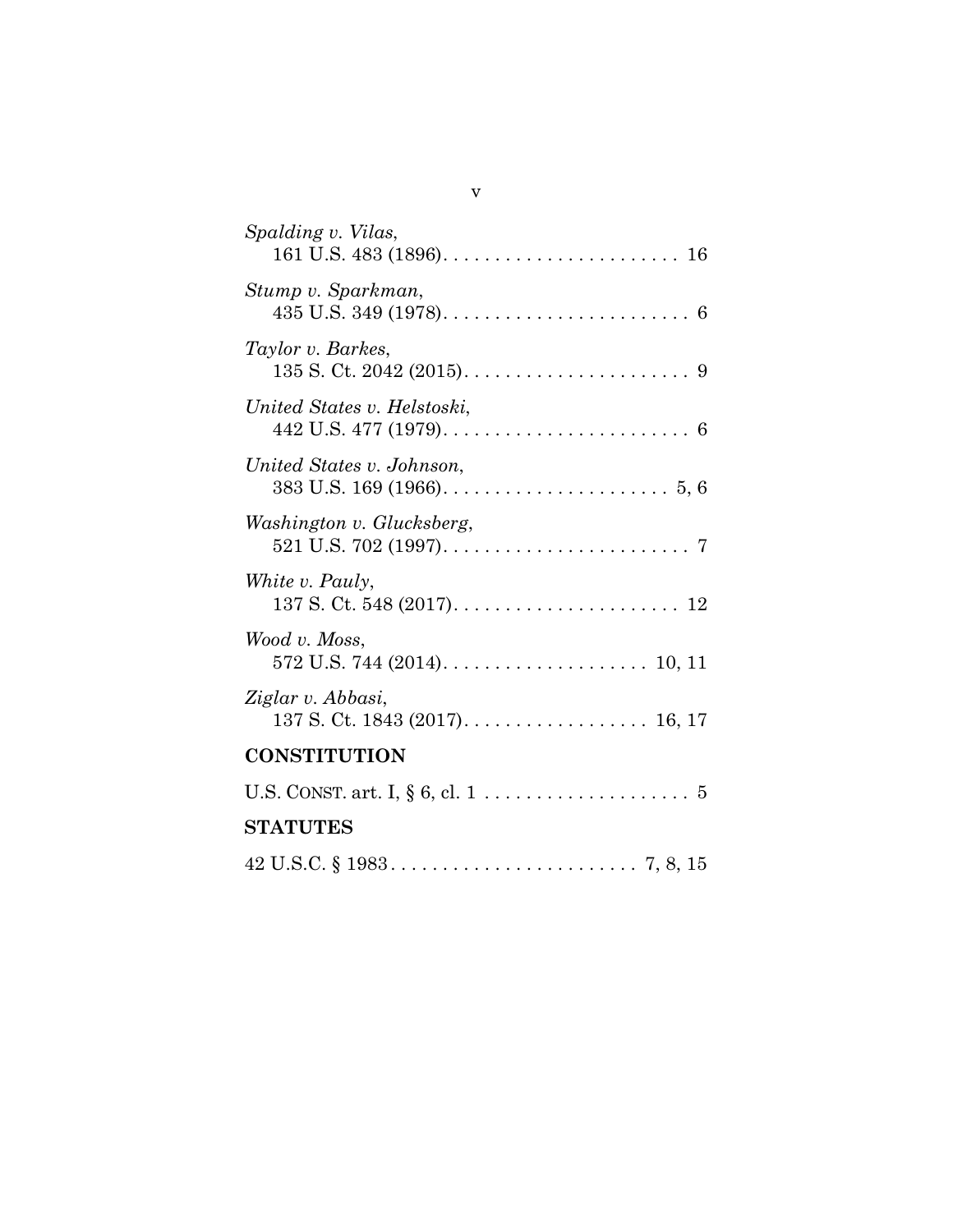# **OTHER AUTHORITIES**

| Kenneth A. Klukowski, Sued for Speechifying:    |
|-------------------------------------------------|
| Legislative Immunity Trumps Monell Liability,   |
| 23 TEX. REV. L. & POL. (forthcoming $2019$ )  5 |
| RECORDS OF THE FEDERAL CONVENTION (Farrand ed.  |
| WORKS OF JAMES WILSON (James D. Andrews ed.     |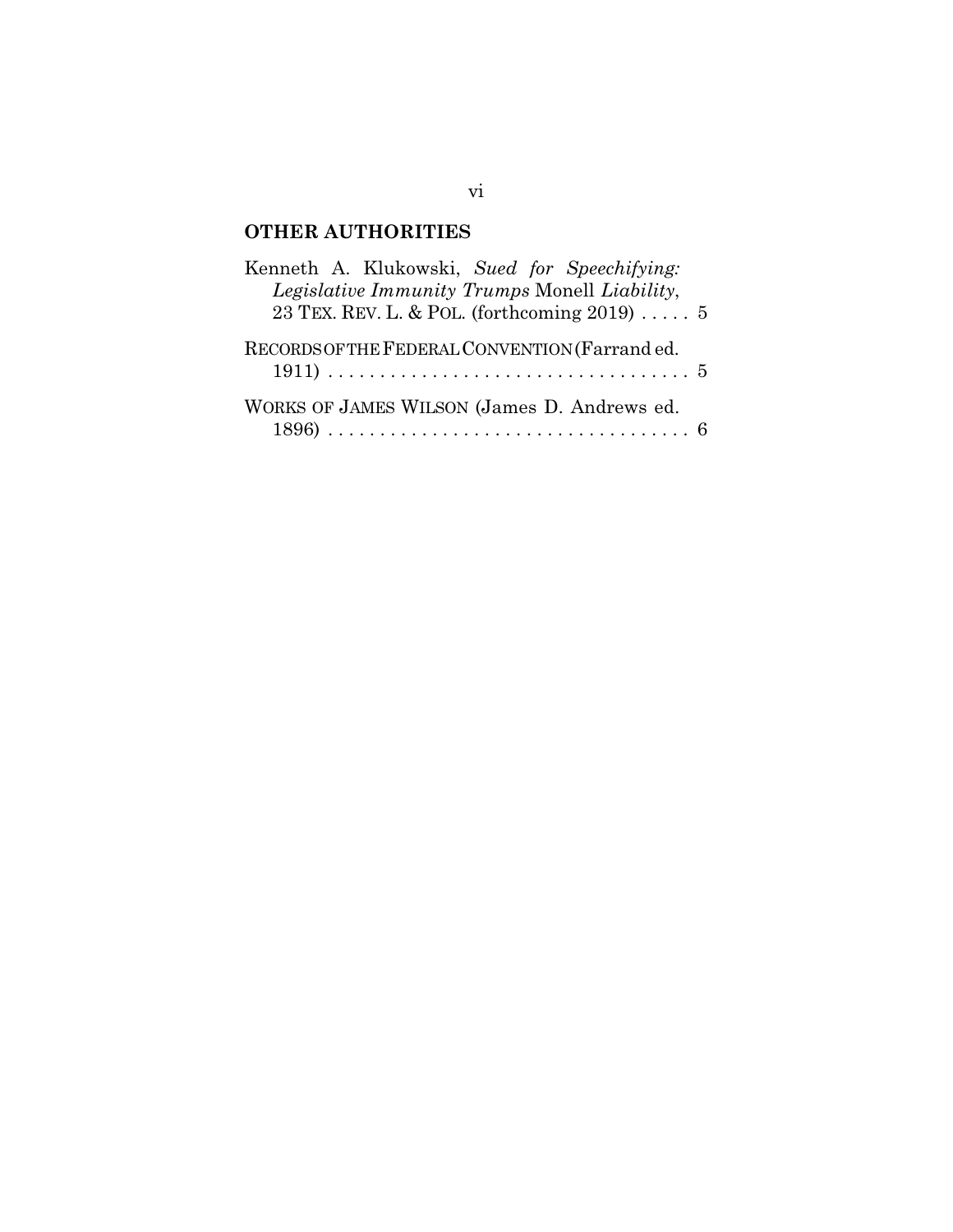#### **INTEREST OF** *AMICUS CURIAE*<sup>1</sup>

First Liberty Institute is a public-interest law firm incorporated in the State of Texas, and designated a 501(c)(3) for tax purposes. First Liberty is the largest law firm in the United States exclusively dedicated to protecting the religious liberty of all Americans consistent with the Constitution.

Many of First Liberty's cases involve qualified immunity. This Court granted summary reversal in favor of First Liberty's client in one such case last Term. *See Sause v. Bauer*, 138 S. Ct. 2561 (2018) (per curiam). Another major case is *Morgan v. Swanson*, 659 F.3d 359 (5th Cir. 2011) (en banc), and First Liberty is currently litigating cases implicating similar questions.

First Liberty therefore has an interest in developing qualified-immunity jurisprudence in a way that vindicates the religious liberty of everyday Americans. This Court's cases granting qualified immunity typically pertain to split-second decisions by police or discretionary decisions by high-ranking government officials. By contrast, First Liberty's cases typically involve low-ranking local officials who enjoy ample time to consider their actions, no need to act quickly,

<sup>1</sup> *Amicus curiae* certifies that all parties filed blanket consents on record with this Court's Clerk's Office regarding the filing of *amicus* briefs, and were given notice regarding the filing of this brief. No party or counsel for any party authored this brief in whole or in part, and no person or entity other than *amicus curiae* contributed any money to fund the preparation or submission of this brief.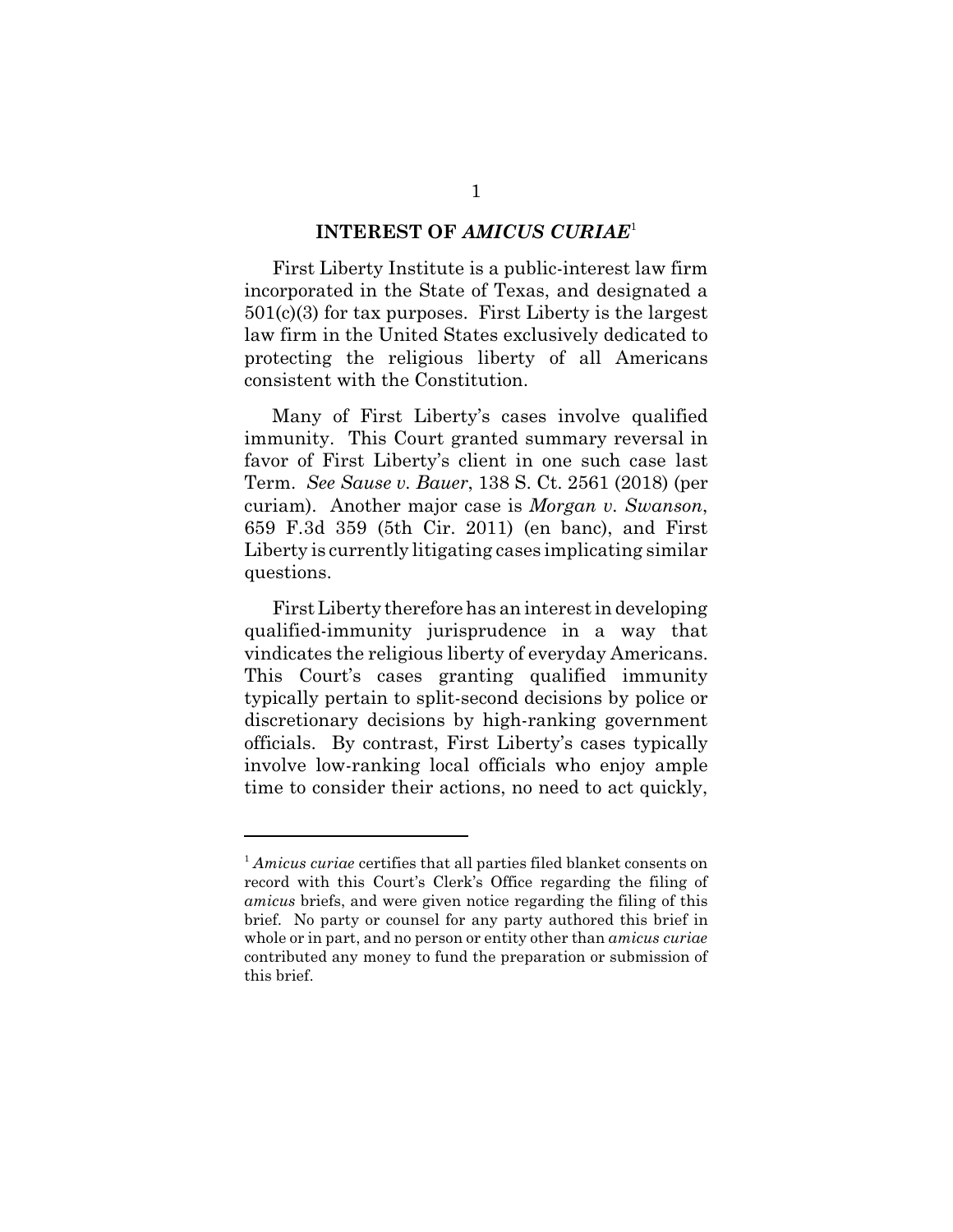and often even time to seek legal counsel before taking actions that our cases show violate the statutory and constitutional rights of Americans seeking to share or live out their faith. Distinguishing cases such as ours from those involving perilous law enforcement encounters or high-level national security decisions is important to the correct development of this doctrine, and therefore is the focus of First Liberty's *amicus* brief here.

### **SUMMARY OF ARGUMENT**

This case highlights the need for this Court to refine its qualified immunity jurisprudence by reversing the Tenth Circuit's decision to grant qualified immunity to the government actors who violated the Fourth Amendment rights of a young girl in their care and then lied about what they had done.

Some form of immunity from personal financial liability for certain officers is essential to the proper functioning of government. That is true in any form of government, and as such it has been part of American law since the founding of the Nation.

The one form of immunity expressly secured by the Constitution is legislative immunity, rooted in the Speech or Debate Clause. Legislative immunity is absolute. The President also enjoys absolute immunity, as do judges for anything arising from their judicial duties. But whenever this Court is not bound by written legal text such as a constitutional or statutory provision, it is imperative for the Court to carefully examine the rationales for judicially crafted immunities in order to ensure the immunity conferred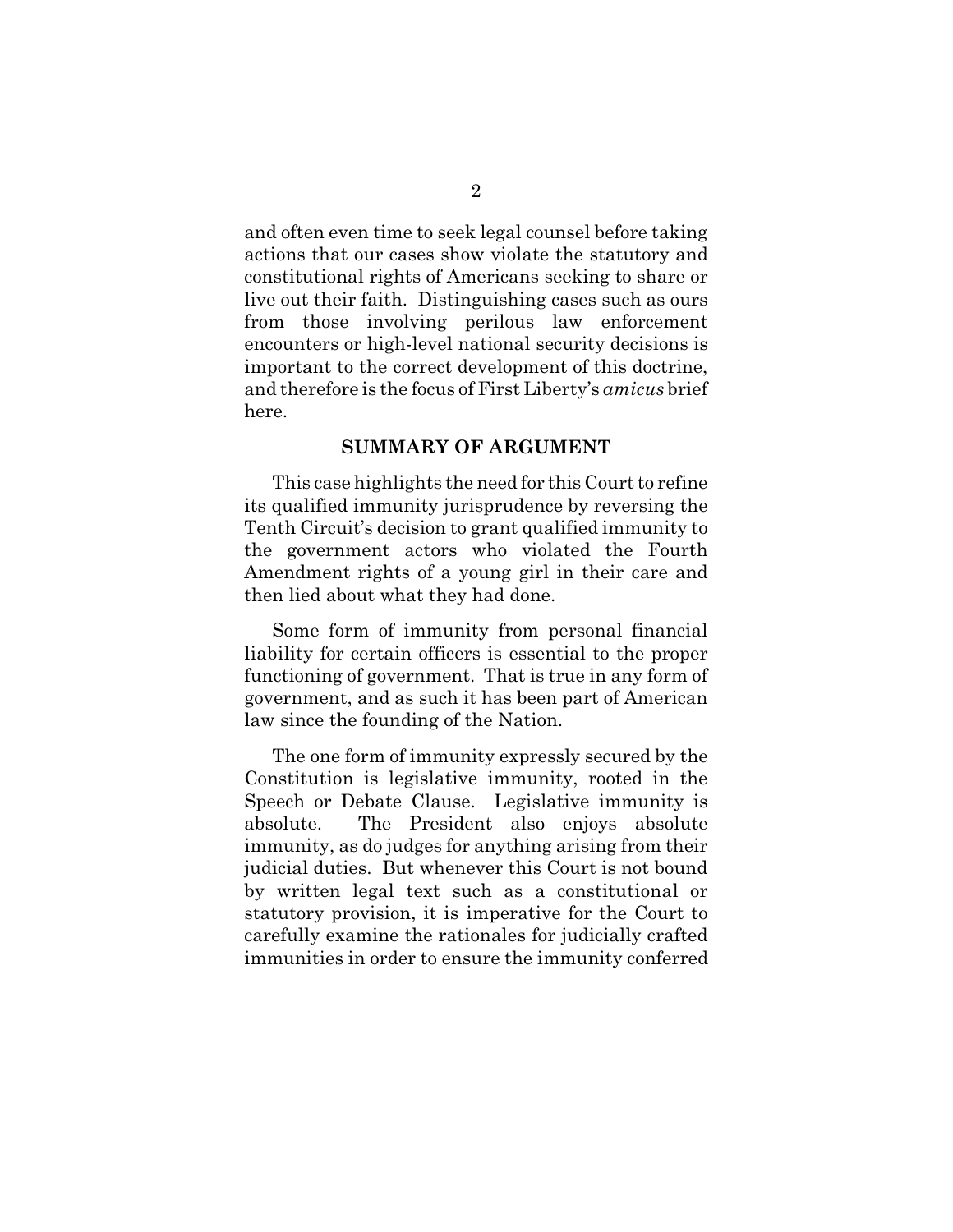in a given situation matches the reasons for the existence of such immunity. Congress is free to confer federal immunity anytime it wishes, so when it does not do so, the Court should proceed cautiously before allowing immunity in new contexts.

Most qualified immunity cases concern one of two types of circumstances, the first of which involve police officers in dangerous situations. The Court recognizes that police officers often respond to situations that require swift and decisive action in situations where many facts are not immediately knowable, in settings where there may be limited visibility and unknown dangers could be present, where the emotions are running high. In such situations, the Court has determined those who choose to protect and serve their fellow citizens by willingly facing such dangers are often entitled to qualified immunity, lest the fear of liability produce hesitation at a crucial moment that costs them their life, or sacrifices the life, safety, or rights of another innocent person.

Another line of cases where qualified immunity frequently attaches involve high-ranking government officials. At the highest level below the President—the Cabinet level—government officials must make sweeping decisions that impact potentially millions of people. Many of these decisions involve national security, where by definition lives are often at stake. Although the President enjoys absolute immunity for his official actions, he might have difficulty finding Cabinet Secretaries who would implement bold and sweeping department-wide actions if those top officials must constantly second-guess whether they could face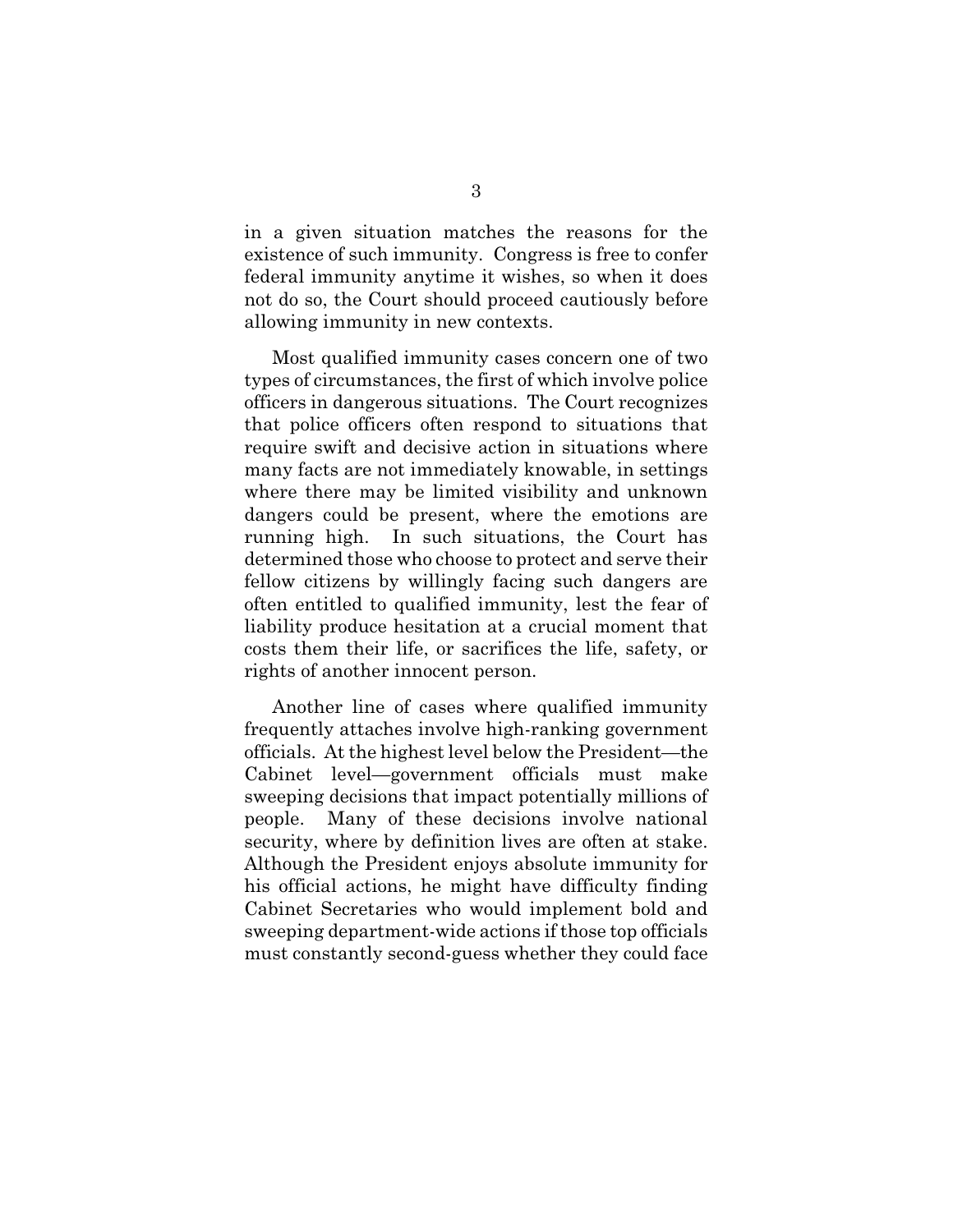personal liability from any one of the many individuals who might be impacted by their decisions. At less senior levels, government officials who are involved in prosecutions, adjudications, and investigations similarly require some measure of protection if they are to be expected to fearlessly execute the duties of their offices.

Sometimes these two lines of cases overlap, such as in a 2017 case where this Court granted immunity to top Department of Justice officials and lower-level law enforcement personnel who were sued personally for certain actions taken to secure the Nation immediately after the 9/11 terrorist attacks that claimed the lives of thousands of innocent Americans. Senior officials who make national security decisions and the officers who implement those decisions are certainly entitled to some form of qualified immunity as they do so.

But respondents here are not involved in national security. They are not fighting terrorists or confronting criminals at night in dangerous settings, nor are they in Washington, D.C., with the weight of the world on their shoulders. They had all the time and situational control necessary to go through normal channels to seek a search warrant if they felt the humiliating and scarring experience of strip-searching a young child was necessary to investigate potential wrongdoing. The lower court was wrong to hold that qualified immunity was appropriate here, and this Court should grant the petition to review this case.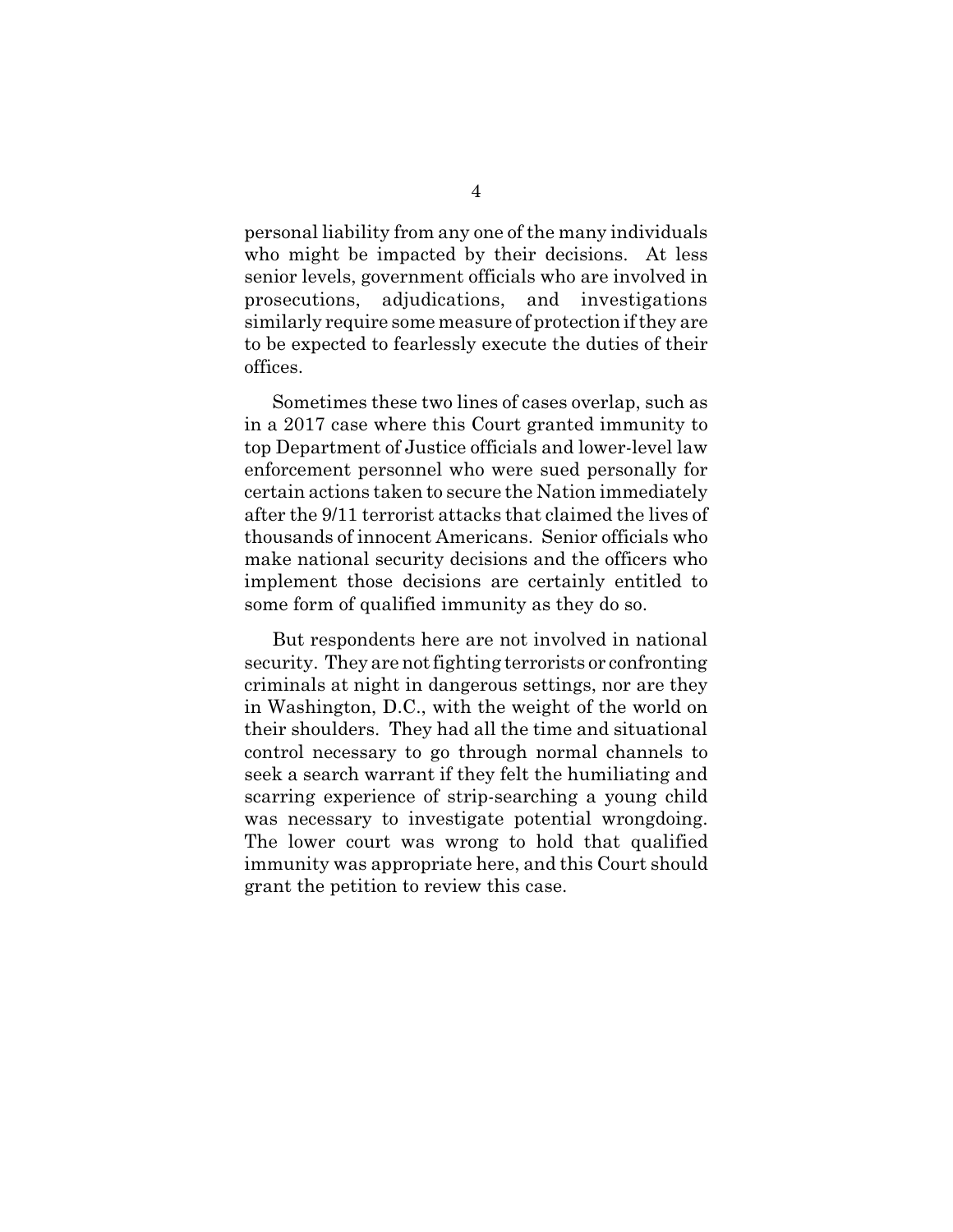#### **REASONS FOR GRANTING THE PETITION**

### **I. QUALIFIED IMMUNITY IS A JUDICIALLY CREATED DOCTRINE THE COURT SHOULD BE RELUCTANT TO APPLY TO CASES LIKE THIS ONE.**

The Constitution and various laws grant immunity from personal liability to certain individuals under certain circumstances.

One form of absolute immunity is mandated by the Constitution of the United States: legislative immunity.<sup>2</sup> The Speech or Debate Clause provides that, "The Senators and Representatives . . . for any Speech or Debate in either House, they shall not be questioned in any other Place." U.S. CONST. art. I, § 6, cl. 1. "The legislative privilege, protecting against possible prosecution by an unfriendly executive and conviction by a hostile judiciary, is one manifestation of the 'practical security' for ensuring the independence of the legislature." *United States v. Johnson*, 383 U.S. 169, 179 (1966). Rooted in the English law Americans inherited from Great Britain, the Constitutional Convention adopted this protection without debate. *See* 2 RECORDS OF THE FEDERAL CONVENTION 246 (Farrand ed. 1911). Justice Wilson explained the Framers' purpose:

In order to enable and encourage a representative of the public to discharge his public trust with firmness and success, it is

<sup>2</sup> *See generally* Kenneth A. Klukowski, *Sued for Speechifying: Legislative Immunity Trumps* Monell *Liability*, 23 TEX. REV. L. & POL. (forthcoming 2019).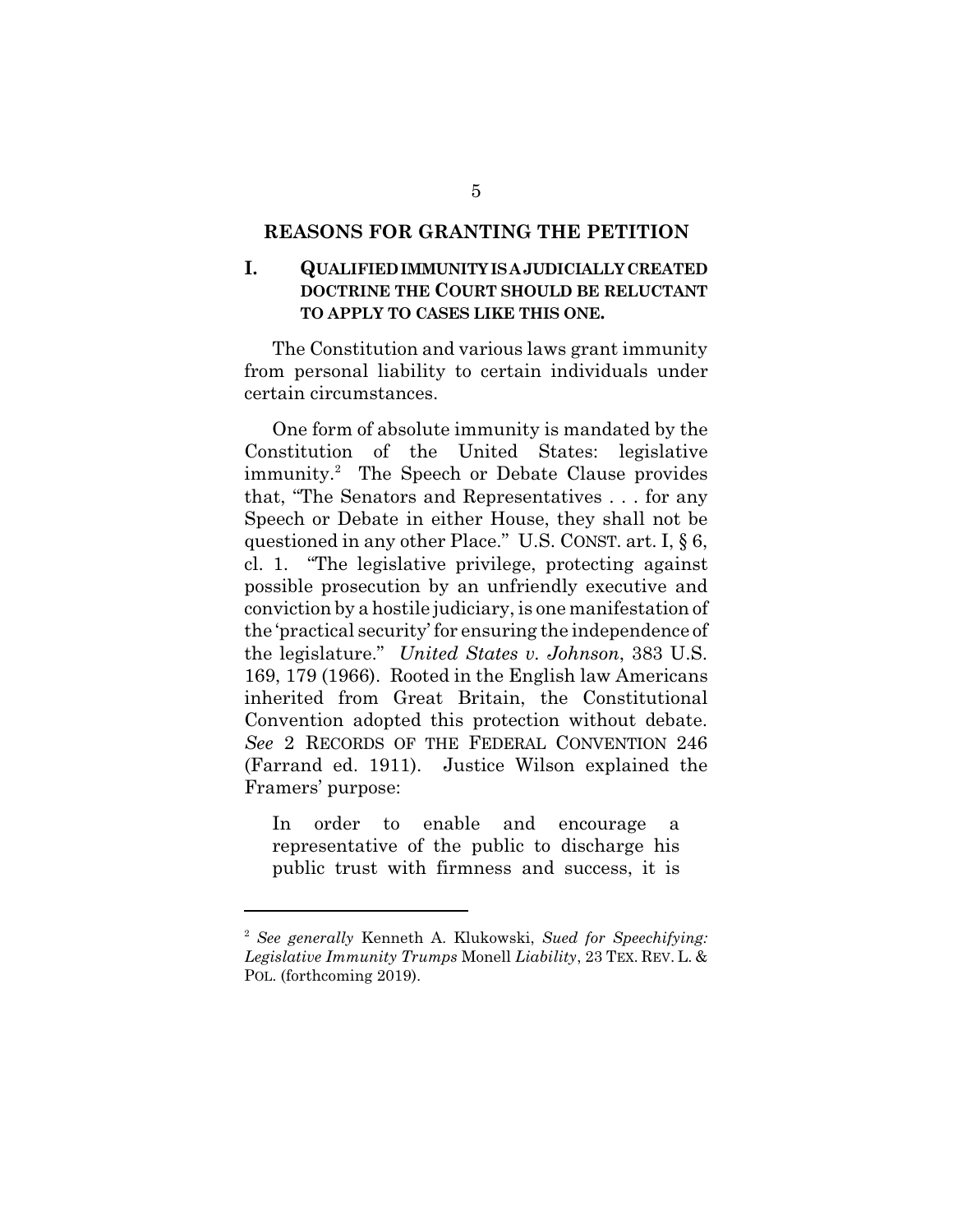indispensably necessary, that he should enjoy the fullest liberty of speech, and that he should be protected from the resentment of every one, however powerful, to whom the exercise of that liberty may occasion offence.

2 WORKS OF JAMES WILSON 38 (James D. Andrews ed. 1896). "The Speech or Debate Clause was designed neither to assure fair trials nor to avoid coercion. Rather, its purpose was to preserve the constitutional structure of separate, coequal, and independent branches of government." *United States v. Helstoski*, 442 U.S. 477, 491 (1979). As a consequence, the Clause "will be read broadly to effectuate its purposes." *Johnson*, 383 U.S. at 180. Legislative immunity therefore provides categorical immunity not just for words spoken on the legislative floor during "speech" or "debate," *Gravel v. United States*, 408 U.S. 606, 625 (1972), but also while performing their legislative functions, *see, e.g.*, *Eastland v. U.S. Servicemen's Fund*, 421 U.S. 491, 504 (1975).

Although legislative immunity is the only immunity expressly commanded by the Constitution, the Court has determined that the Constitution's governmental order requires other forms of absolute immunity. One—and likely of special interest to the Justices of this Court—is judicial immunity. Federal judges are absolutely immune from suit for actions within the scope of their judicial duties. *See Bradley v. Fisher*, 80 U.S. (13 Wall.) 335, 351 (1871); *see also, e.g.*, *Stump v. Sparkman*, 435 U.S. 349 (1978). Another is absolute immunity from civil liability that the President of the United States enjoys, owing to the unique role his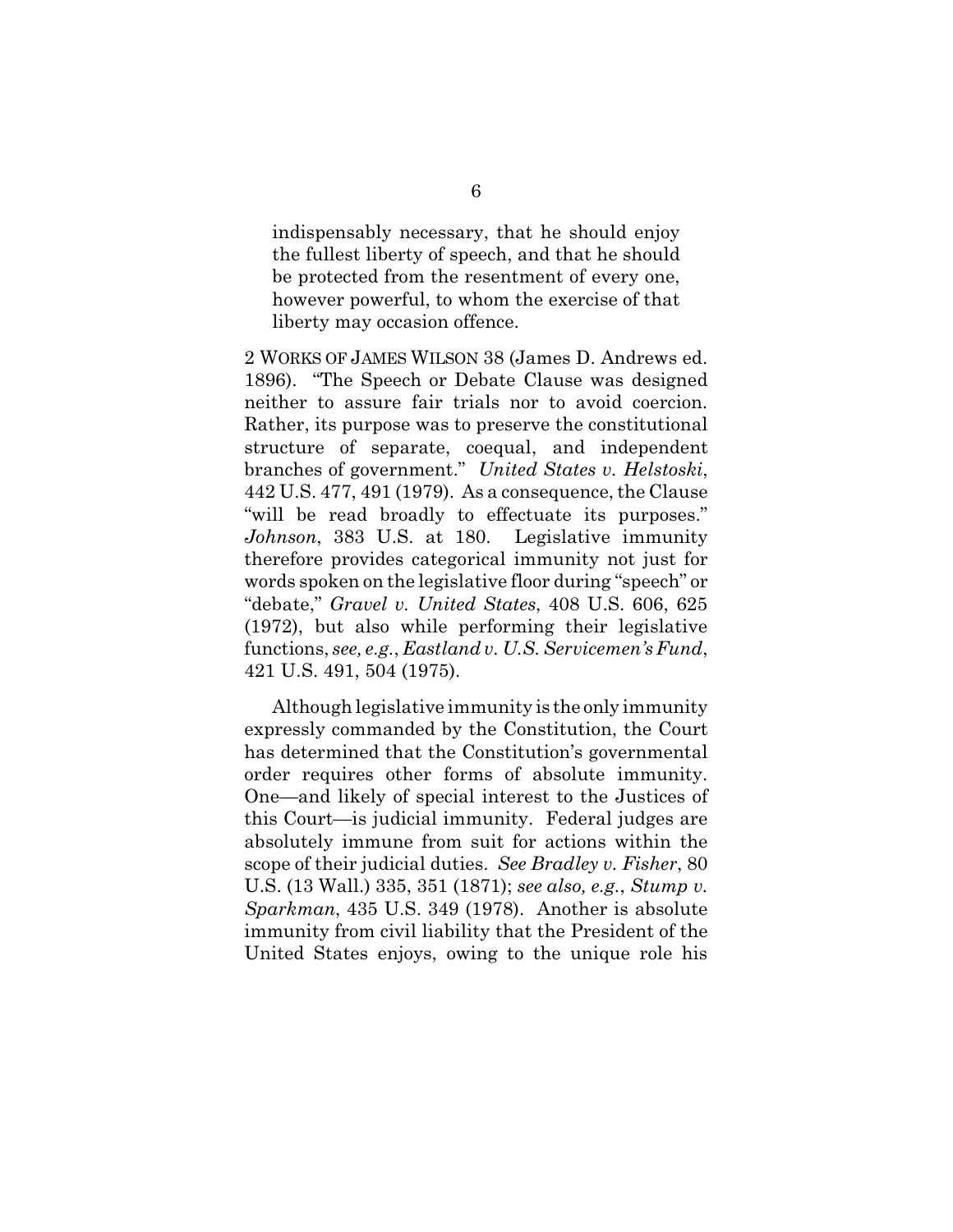constitutional office plays in the life of the Nation, an immunity that encompasses the full spectrum of his official acts as President. *Nixon v. Fitzgerald*, 457 U.S. 731, 749–56 (1982).

Beyond various absolute immunities, this Court has created limited and conditional immunity for other government officials to accomplish certain policy goals. But this Court should proceed circumspectly when crafting policy rather than applying policy codified by the American people in the Constitution, or by elected legislators in federal statutes. While federal immunity protections for state and local actors might at least be related to a statute where actions brought under 42 U.S.C. § 1983 are concerned, many immunity cases are in uncharted policy waters. The Court has acknowledged the need for such care in various endeavors when this Court has crafted precedent not tethered to positive law, such as when expositing unenumerated rights. *See Washington v. Glucksberg*, 521 U.S. 702, 710–12 (1997); *Moore v. City of E. Cleveland*, 431 U.S. 494, 503 (1977) (plurality opinion). This caution should also apply here, when the Court is considering applying broad immunities to new settings, and counsels in favor of refraining from extending forms of qualified immunity beyond the rationales that initially justified them.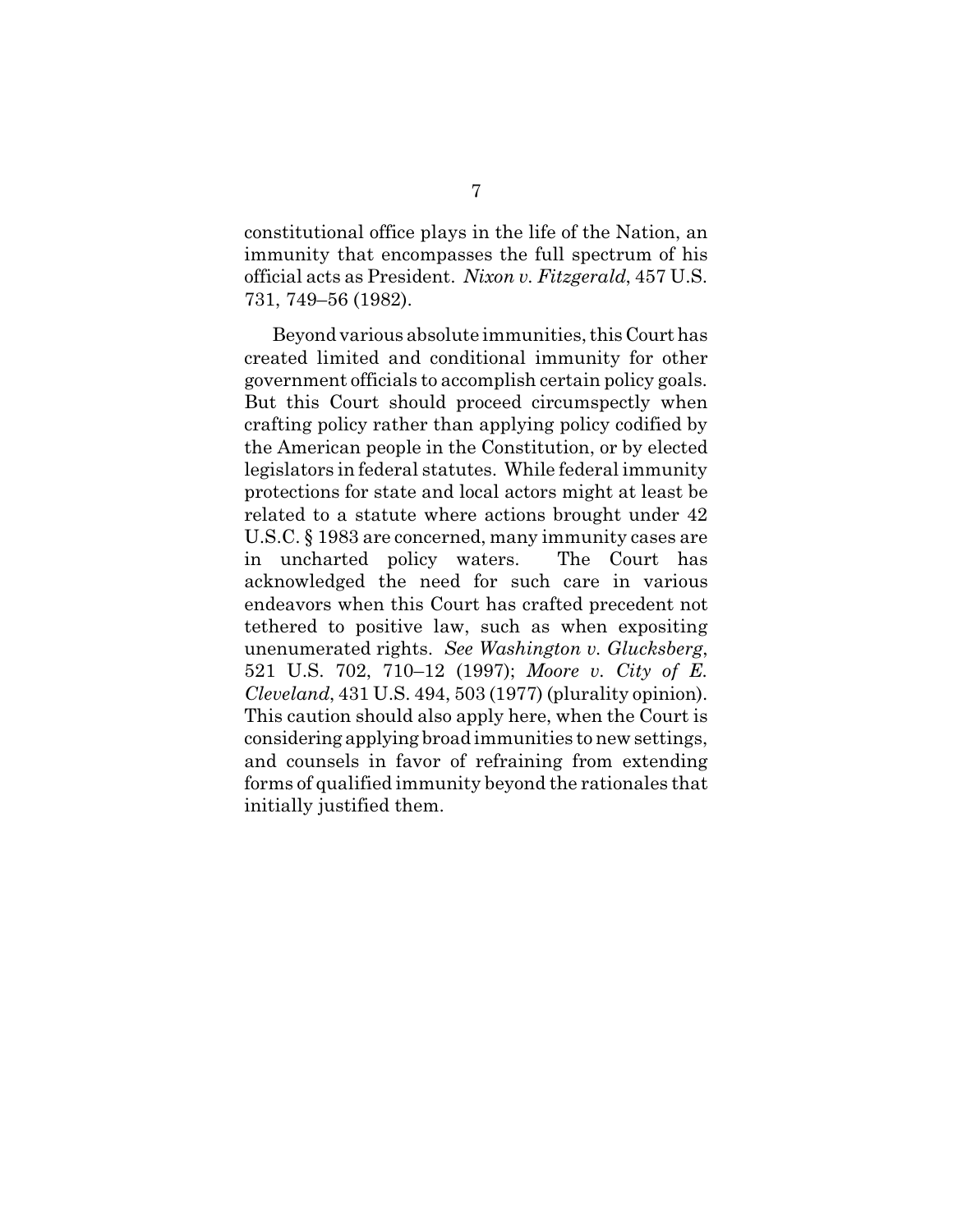### **II. QUALIFIED IMMUNITY FOR POLICE IS LARGELY TO PROTECT OFFICERS WHEN MAKING SPLIT-SECOND DECISIONS WHERE LIVES AND SAFETY ARE AT RISK.**

Police officers serve the public in a capacity that often involves significant risk to their own lives and safety. Law enforcement personnel stand between the general public compromised overwhelmingly of lawabiding citizens and those few individuals in society who disregard the law, often threatening the safety, property, and rights of ordinary people. This Court has recognized that police officers often need to make immediate decisions under extreme circumstances as they carry out their duties that are vital to public safety, and therefore that they are protected by qualified immunity as they protect and serve their communities.

The foundational case for qualified immunity of police officers is *Pierson v. Ray*, 386 U.S. 547 (1967). The Court held that the protection the common law offers police officers acting in good faith and with probable cause provides officers a qualified immunity from liability under 42 U.S.C. § 1983. *Id*. at 555–57.<sup>3</sup> Half a century of precedent has built on this premise.

A significant share of qualified immunity cases arise in suits against police officers, who, the Court has repeatedly emphasized, "are often forced to make splitsecond judgments—in circumstances that are tense, uncertain, and rapidly evolving." *Plumhoff v. Rickard*,

<sup>&</sup>lt;sup>3</sup> The Court also held that § 1983 did not abrogate state judges' immunity. *Pierson*, 386 U.S. at 553–55.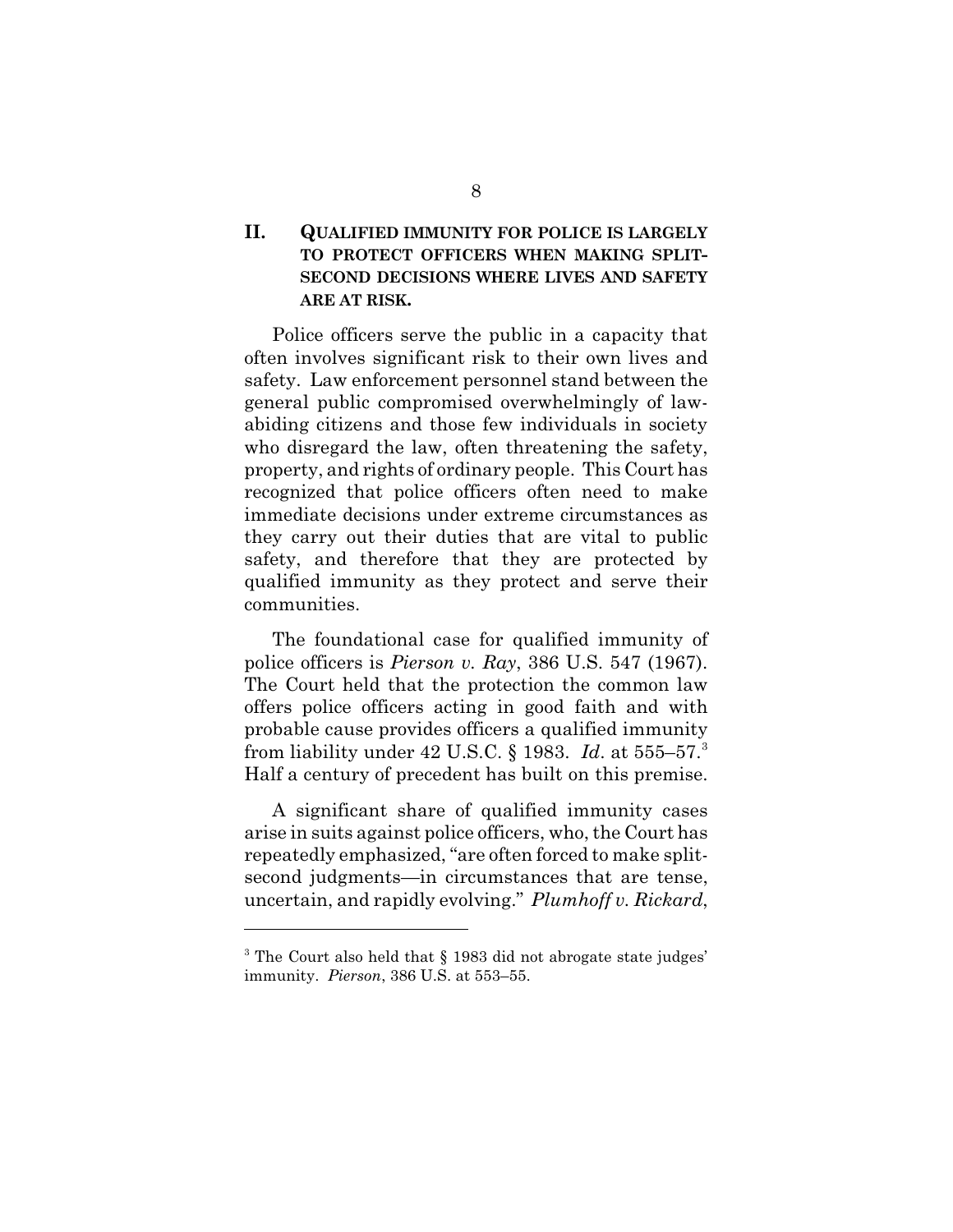572 U.S. 765, 777 (2014). Qualified immunity allows police officers to operate effectively in this unique context, which differs significantly from the circumstances giving rise to petitioners' case here. To demonstrate, a brief survey of recent qualified immunity cases regarding police officers follows.<sup>4</sup>

In *Plumhoff*, the Supreme Court granted qualified immunity to police officers who fired shots to end a high-speed car chase. The car's driver had sped from the scene of a traffic stop and led police on a chase at speeds exceeding 100 miles per hour. *Id.* at 769. He eluded several attempts to end the pursuit, eventually colliding with two police cars. Officers opened fire when the driver continued to accelerate his car into one of the police cars after they collided, then reversed course and careened into a building in an attempt to flee. *Id.* at 769–70.The Court held that the officers did not violate the Fourth Amendment when they opened fire, emphasizing that "police officers are often forced to make split-second judgments—in circumstances that are tense, uncertain, and rapidly evolving—about the amount of force that is necessary in a particular situation." *Id.* at 775, 777–78 (citing *Graham v. Connor*, 490 U.S. 386, 369–97 (1989) (internal quotation marks omitted)). In the

<sup>&</sup>lt;sup>4</sup> Many qualified immunity cases that do not involve the splitsecond decision factor are prison cases. *See, e.g.*, *Taylor v. Barkes*, 135 S. Ct. 2042 (2015) (per curiam). In such a setting, the fact that law enforcement personnel are vastly outnumbered by individuals who were found beyond a reasonable doubt to have committed crimes worthy of incarceration provides a substitute rationale for giving those officers such measure of latitude regarding decisions they make.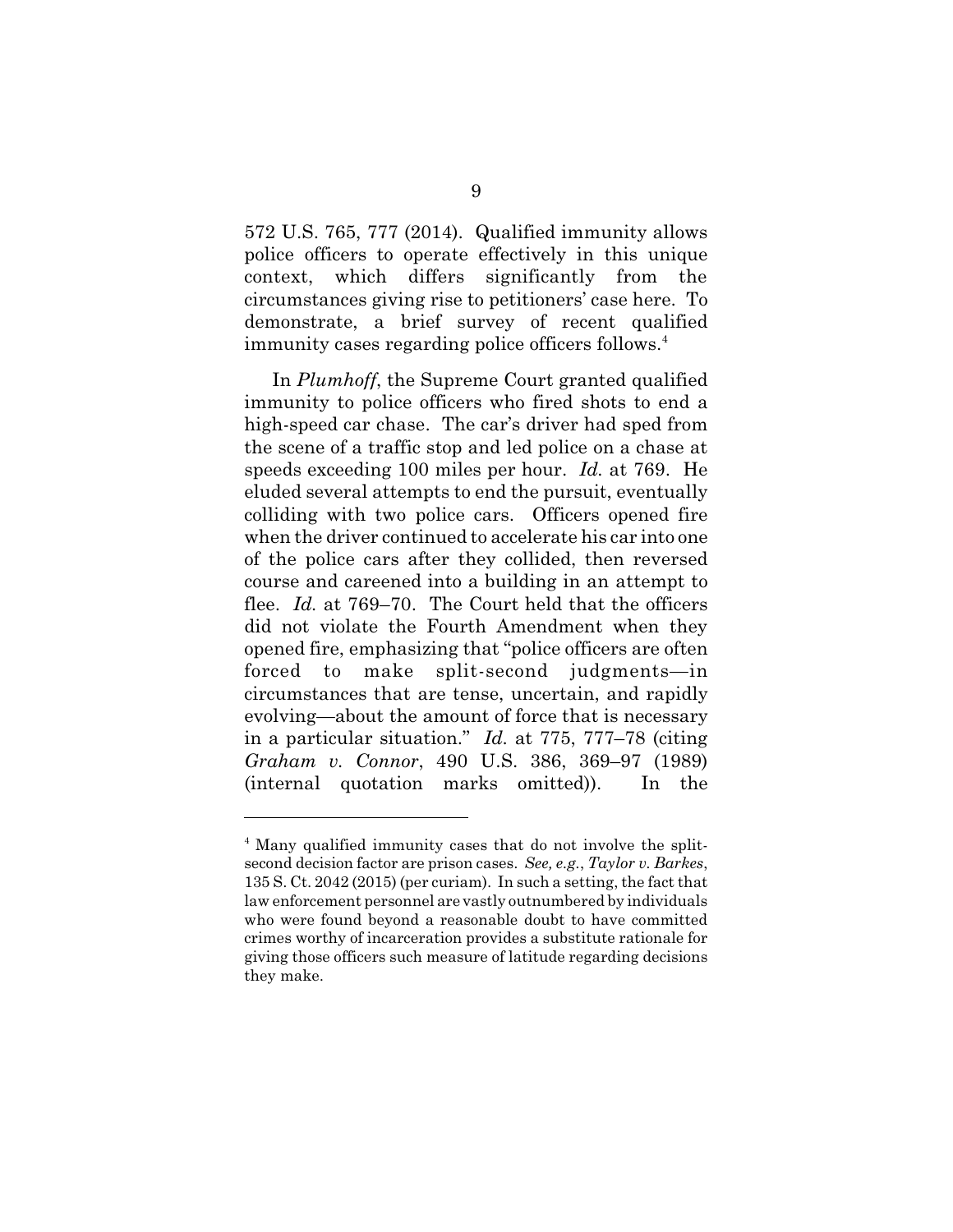alternative, the officer was entitled to qualified immunity because, even if his conduct had violated the Fourth Amendment, it was not clearly established at the time. *Id.* at 778, 781.

Similarly, *Mullenix v. Luna*, 136 S. Ct. 305 (2015) (per curiam), addressed a Fourth Amendment claim challenging a state trooper's efforts to stop a highspeed pursuit. 136 S. Ct. 306. A police officer attempted to execute an arrest warrant on a suspect, who proceeded to lead police on a high-speed pursuit. *Id.* 307. During the chase, the individual called the police dispatcher, claiming to have a gun and threatening to shoot police officers if they did not cease pursuit. *Id.* at 306. To prevent the individual from carrying out his threat against officers manning a spike strip, the state trooper fired six shots from the overpass in an effort to stop the car, killing the individual in the process. *Id.* at 307. This Court found qualified immunity appropriate. *Id.* at 312.

*Wood v. Moss*, 572 U.S. 744 (2014), addressed qualified immunity in the even more compelling circumstance of Secret Service agents protecting the President. The Court found the defendant Secret Service agents entitled to qualified immunity against a protest group's First Amendment claim. *Id.* at 747–49. The Secret Service agents had moved the protestors to a different location in response to security concerns that arose when the President made an unscheduled detour. *Id.* at 749–54. The protestors alleged that the agents' failure to keep them as close to the President as a group of supportive demonstrators constituted viewpoint discrimination, even though the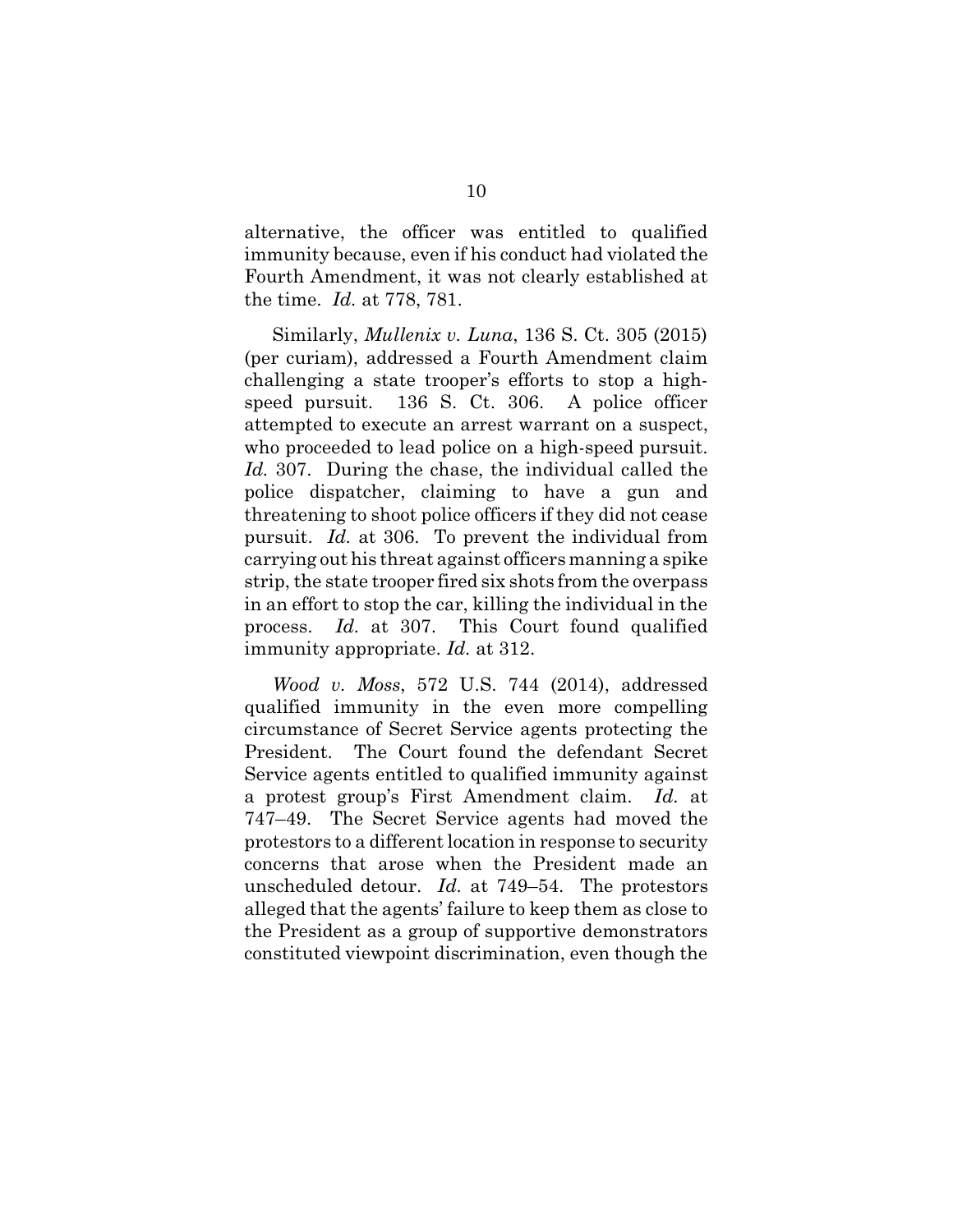supporters' location did not pose similar security concerns. *Id.* at 751, 754. "Mindful that '[o]fficers assigned to protect public officials must make singularly swift, on the spot, decisions whether the safety of the person they are guarding is in jeopardy," *id.* at 759 (quoting *Reichle v. Howards*, 566 U.S. 658, 671 (2012)), and because "[n]o decision of which we are aware . . . would alert Secret Service agents engaged in crowd control that they bear a First Amendment obligation to ensure that groups with different viewpoints are at comparable locations at all times," *id.* at 759–60 (quotation omitted), the Court granted qualified immunity, *id*.

*Carroll v. Carman*, 135 S. Ct. 348 (2014) (per curiam), concerned homeowners' Fourth Amendment claims against a police officer who, in search of a fugitive and without a warrant, knocked on the plaintiffs' back door and temporarily incapacitated the husband, who behaved belligerently and appeared at one point to be reaching for a weapon. *Id.* at 349. The Court found the officer was entitled to qualified immunity because the question of whether officers may knock on a back door without first knocking on a front door was not beyond debate at the time of the incident. *Id.* at 352.

*City and County of San Francisco v. Sheehan*, 135 S. Ct. 1765 (2015), concerned claims under the Fourth Amendment and the Americans with Disabilities Act against several police officers that arose out of the officers' efforts to take a mentally ill woman into custody. *Id.* at 1769–70. Responding to a social worker's application to have the plaintiff detained for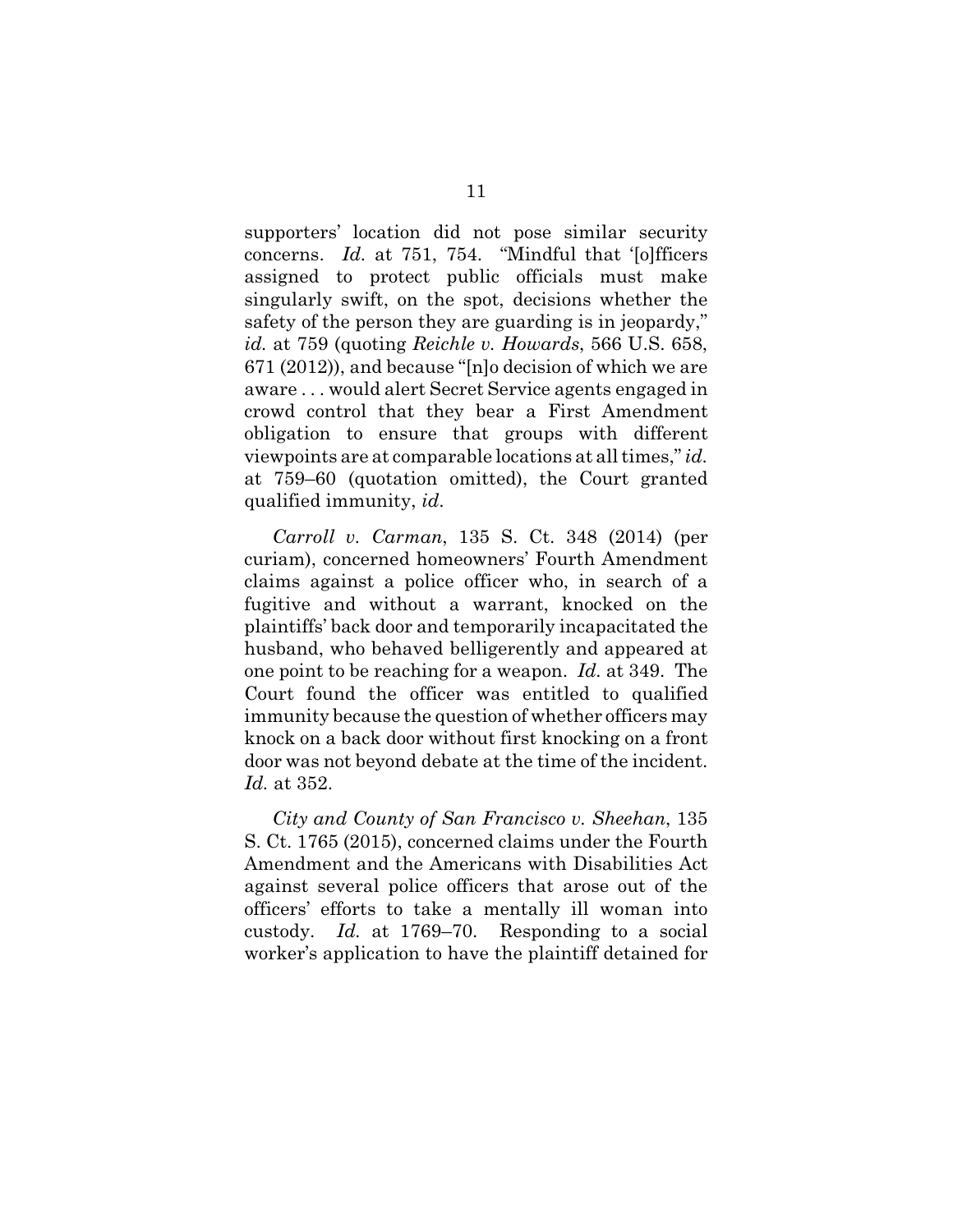evaluation and treatment, the police officers encountered the plaintiff wielding a knife and resisting their efforts to take her into custody. *Id.* at 1770–71. After pepper spray proved ineffective and the plaintiff had cornered one of the officers, the officers opened fire, ultimately requiring three shots to incapacitate the plaintiff. *Id. Sheenan* held that qualified immunity attached, especially given that the initial entry was lawful and the plaintiff presented a threat. *Id.* at 1774–75 ("The Constitution is not blind to the fact that police officers are often forced to make splitsecond judgments.") (quotation omitted).

In *White v. Pauly*, 137 S. Ct. 548 (2017) (per curiam), the Court considered excessive force claims against a police officer who, arriving late to the scene of an ongoing situation, witnessed a suspect firing a shotgun at other officers. *Id.* at 549–50. After a second suspect pointed a handgun in his direction, the officer shot and killed him. *Id.* The Court found him entitled to qualified immunity. *Id.* at 552.

In *Kisela v. Hughes*, 138 S. Ct. 1148 (2018) (per curiam), the Court granted qualified immunity to a police officer who shot a knife-wielding woman who refused to obey commands to put her weapon down. *Id.* at 1150–51. Officers were responding to a call about an erratic woman hacking a tree with a kitchen knife, and when they arrived on scene they witnessed the plaintiff, knife in hand, approach another woman. *Id.* at 1151. Believing her a threat to the other woman, one of the officers shot and incapacitated the plaintiff when she refused to obey commands to put the knife down. *Id.* The Court granted the officer qualified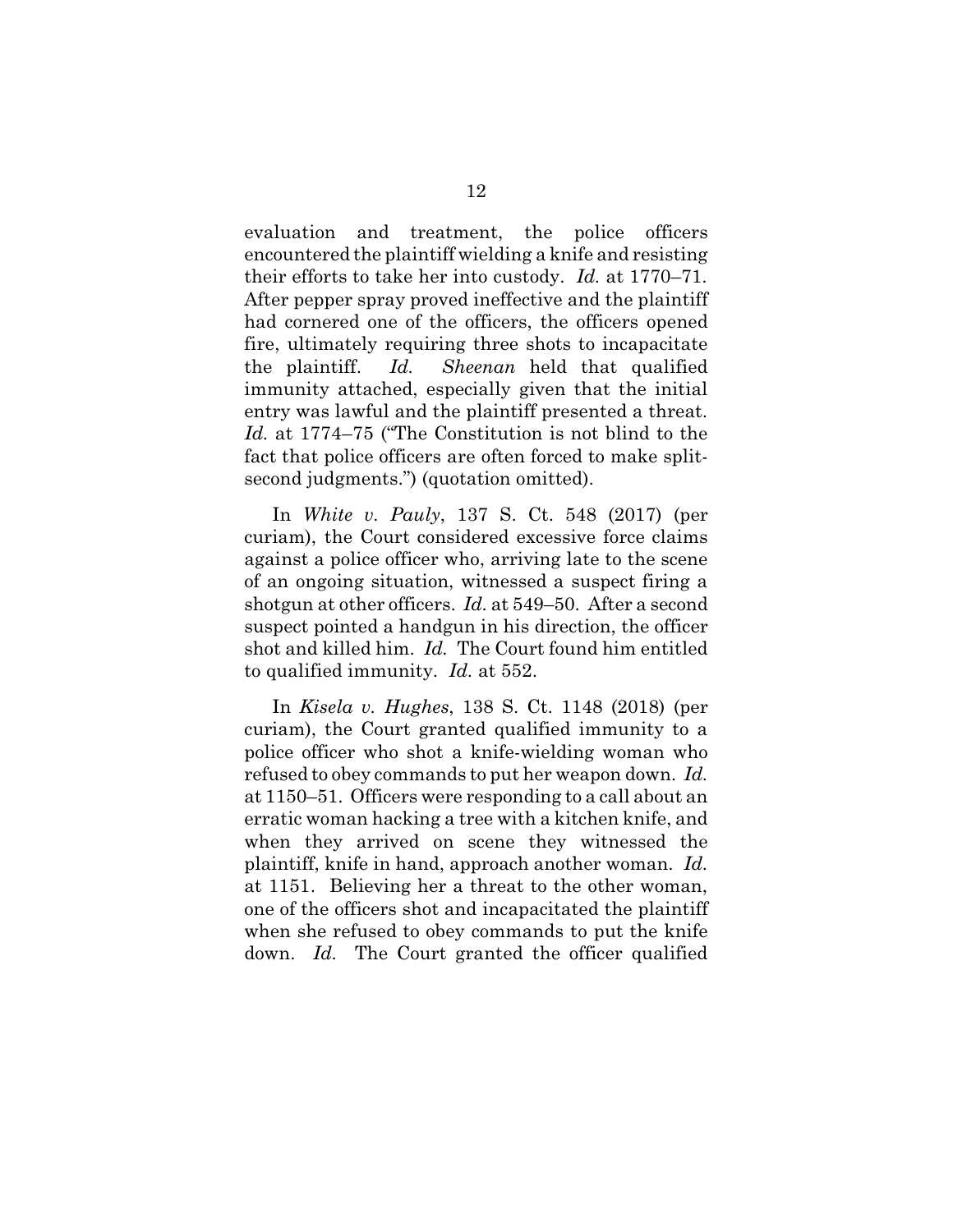immunity from the plaintiff's excessive force claim. *Id.* at 1152.

In contrast, in *Hernandez v. Mesa*, 137 S. Ct. 2003 (2017) (per curiam), the Court denied qualified immunity to a U.S. border patrol officer who allegedly shot and killed an unarmed fifteen-year-old-Mexican national in Mexican territory. *Id.* at 2004, 2007–08. The Court emphasized in denying immunity that, even if a Mexican national in Mexican territory did not enjoy U.S. constitutional protection, the officer could not have known the individual's nationality at the time and, thus, was obligated to order his behavior accordingly. *See id.* at 2006–07.

*District of Columbia v. Wesby*, 138 S. Ct. 577 (2018), addressed a situation in which police officers arrested sixteen individuals for unlawful entry in connection with a late-night party at a vacant house the individuals did not have permission to enter. *Id.* at 582. Neighbors who spoke with police indicated that they understood the house to be vacant, and music could be heard outside the house well into the early morning hours. *Id.* at 583. Upon entering, police could smell marijuana and observed the house in filthy, virtually unfurnished condition and partygoers engaged in all manner of "debauchery." *Id.* Based on the partygoers' inconsistent explanations of why they were there, along with an admission from the individual who organized the party that she did not have permission to use the house, the officers arrested the partygoers for unlawful entry. *Id.* at 583–84. The Court found that the officers had probable cause and,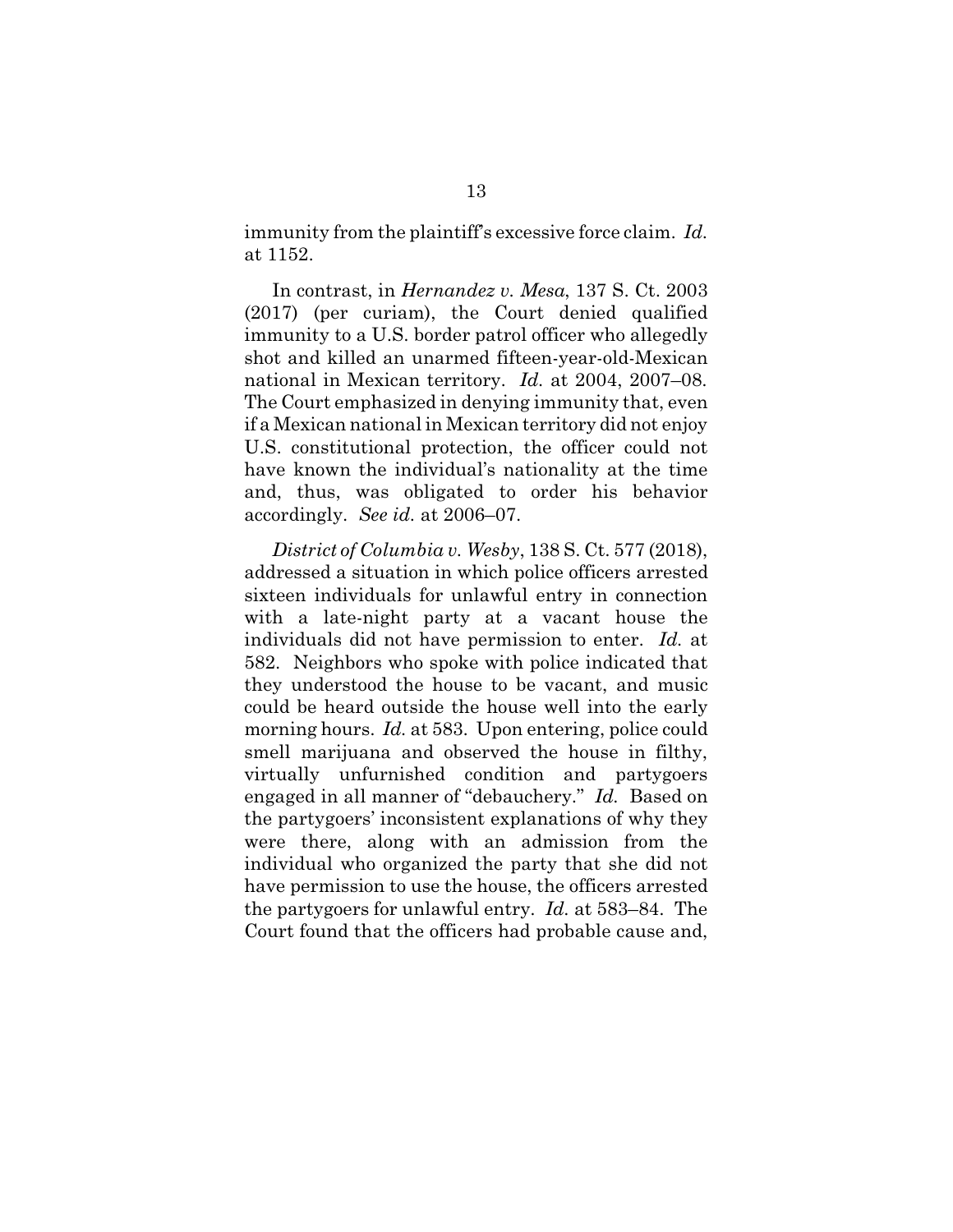in the alternative, were entitled to qualified immunity. *Id.* at 589, 593.

Finally, *City of Escondido v. Emmons*, 139 S. Ct. 500 (2019) (per curiam), concerned an excessive force claim against a police officer who, responding to a domestic violence complaint, took down and handcuffed an unidentified man who exited the house and tried to brush past him. *Id.* at 501–02. The complaint was the second domestic violence complaint at that address, officers had been unsuccessful in gaining entry for a welfare check, and the takedown was accomplished without the officer displaying a weapon or striking the plaintiff. *Id.* The Court vacated and remanded, instructing the circuit court to conduct an appropriate qualified immunity analysis rather than defining the right at so high a level of generality as "the right to be free from excessive force." *Id.* at 503–04.

**III. QUALIFIED IMMUNITY FOR HIGH-RANKING GOVERNMENT OFFICIALS IS TO PROTECT TOP OFFICIALS AS THEY MAKE WEIGHTY DECISIONS FOR THE NATION.**

Another major line of qualified-immunity cases concerns the decisions of high-ranking government officials, both elected and appointed. These are politically accountable officials who bear the burden of making profoundly important decisions and choose to serve the Nation by shouldering that burden for the benefit of their fellow citizens. The Court has held that such public servants are covered by qualified immunity for personal liability as they discharge the weighty duties of their offices.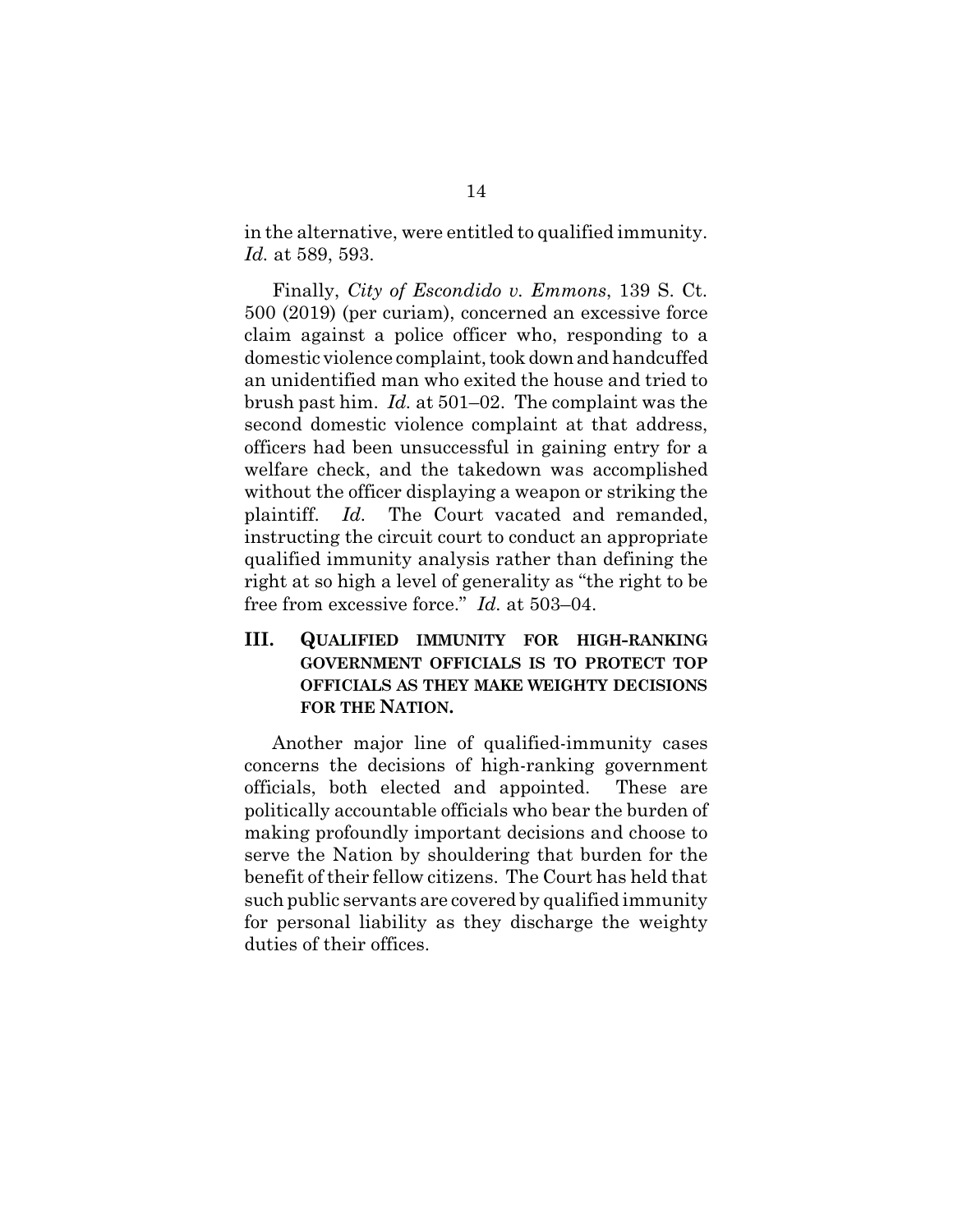The first case relevant here is *Barr v. Mateo*, 360 U.S. 564 (1959). The Acting Director of a federal agency was sued for defamation by two former agency employees. *Id.* at 565. A fractured Court held that high-ranking official entitled to qualified immunity. Taking the plurality opinion with the concurring opinion that supplied the fifth vote to reverse the judgment of liability below, the Court held such senior officials are immune for discretionary acts that fall within the range of responsibilities committed to their control by law. *See id.* at 571–75 (plurality opinion of Harlan, J.); *id.* at 577–78 (Black, J., concurring).

The second case is *Scheuer v. Rhodes*, 416 U.S. 232 (1974). Following *Pierson*, the Court held that the Governor of a State and similar top-ranking state officials have the same qualified immunity against § 1983 liability that the police officers under their supervision enjoy. *Id.* at 240. *Scheuer* used language similar to law-enforcement immunity cases, reasoning that officials such as Governors must often act quickly in an "atmosphere of confusion, ambiguity, and swiftly moving events." *Id.* at 246–47.

The third case is *Butz v. Economou*, 438 U.S. 478 (1978). The plaintiff argued that officials at the U.S. Department of Agriculture initiated proceedings against him to retaliate for his criticizing the Department. *Id.* at 480. The Court explained that immunity also extends to prosecutors and those who perform roles analogous to prosecutors, *id.* at 508–12, as well as to those performing adjudicatory functions, *id.* at 513–17. *See id.* at 506. The Court reasoned that the broader the scope of an officer's duties and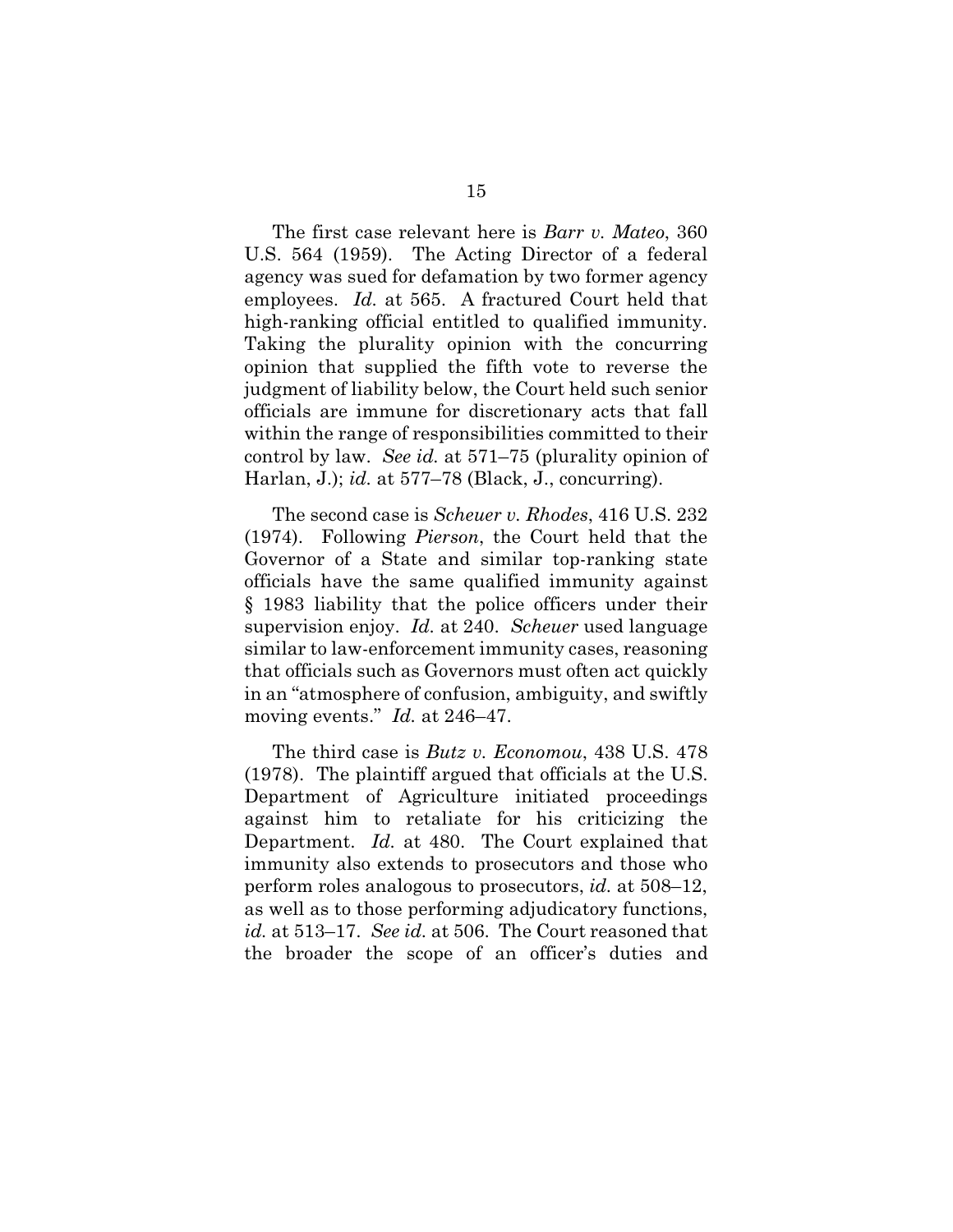discretion, the broader the range of actions to which immunity would attach, providing capacious protections for an officer as high as Cabinet rank—though those protections are still qualified, not absolute. *See id.* at 504.<sup>5</sup>

This Court elaborated on this rationale in *Mitchell v. Forsyth*, 472 U.S. 511 (1985), a case concerning warrantless wiretapping of American citizens on U.S. soil, *id.* at 513. The Court held that the Attorney General can attempt to assert qualified immunity, rather than absolute immunity, even when a case arises from that Cabinet officer making decisions for reasons of national security. *Id.* at 520. Forsyth reasoned that "the considerations of separation of powers that call for absolute immunity for state and federal legislators and for the President of the United States do not demand a similar immunity for Cabinet officers or other high executive officials." *Id.* at 521.

**IV. LAW ENFORCEMENT AND HIGH-LEVEL GOVERNMENT RATIONALES SOMETIMES OVERLAP, HIGHLIGHTING HOW SUCH RATIONALES DO NOT APPLY TO THE RESPONDENTS HERE.**

These two lines of cases—law enforcement and high-level officials—sometimes overlap. In the recent case of *Ziglar v. Abbasi*, 137 S. Ct. 1843 (2017), these

<sup>&</sup>lt;sup>5</sup> In the first case pertaining to senior-level immunity, the Court spoke of legal protection for Cabinet officers in robust terms when those officers act within the limits of their authority. *Spalding v. Vilas*, 161 U.S. 483, 498–99 (1896). *Butz* made clear that even this broad immunity is qualified.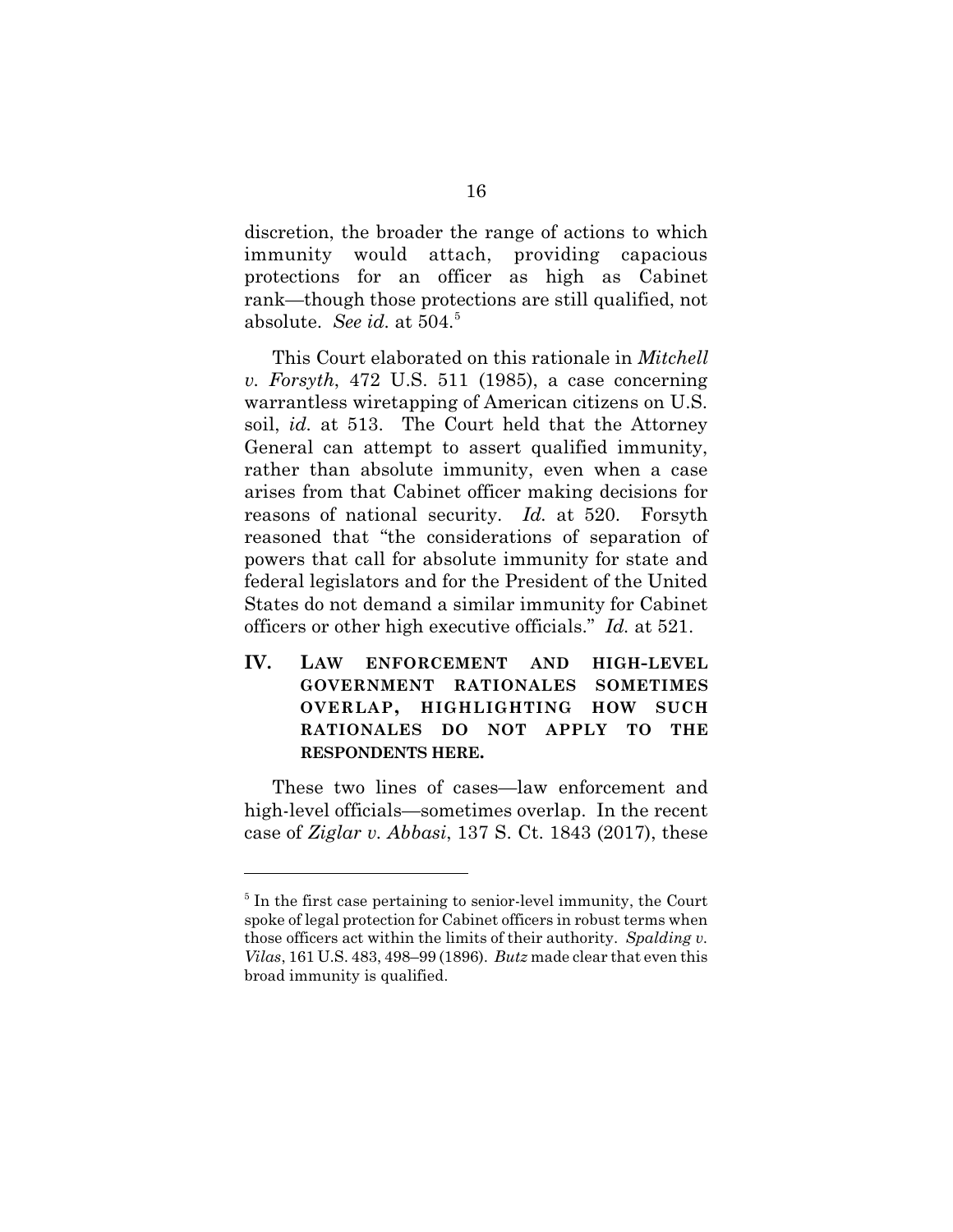categories merge, and thus both rationales fully apply. In *Abbasi*, several individuals detained after the September 11, 2001, terrorist attacks on this Nation sued three top officials at the U.S. Department of Justice and two detention facility wardens. *Id.* at 1851. Unlike this case, and other cases involving lower-level military and government personnel making routine decisions, *Abbasi* involved government officials at the highest level making time-sensitive decisions on matters of national security.

"Judicial inquiry into the national-security realm raises 'concerns for the separation of powers in trenching on matters committed to the other branches.'" *Id.* at 1861 (quoting *Christopher v. Harbury*, 536 U.S. 403, 417 (2002)). The Court emphasized that these considerations "are even more pronounced" when seeking to impose financial liability because the "risk of personal damages liability is more likely to cause an official to second-guess difficult but necessary decisions concerning national-security policy." *Id.*

The case petitioners offer the Court here could not be further removed from *Abbasi*, and the rationales justifying both lines of cases that controlled in *Abbasi* are virtually irrelevant here. Respondents should not be able to hide behind the protections the Court has afforded to those involved in weighty national-security matters such as thwarting mass-death terrorism attacks, and those whose very lives are frequently at risk in fast-paced, adrenaline-filled moments in dark alleys. Whatever justifications exist to protect such public servants, the Court should take this case as an